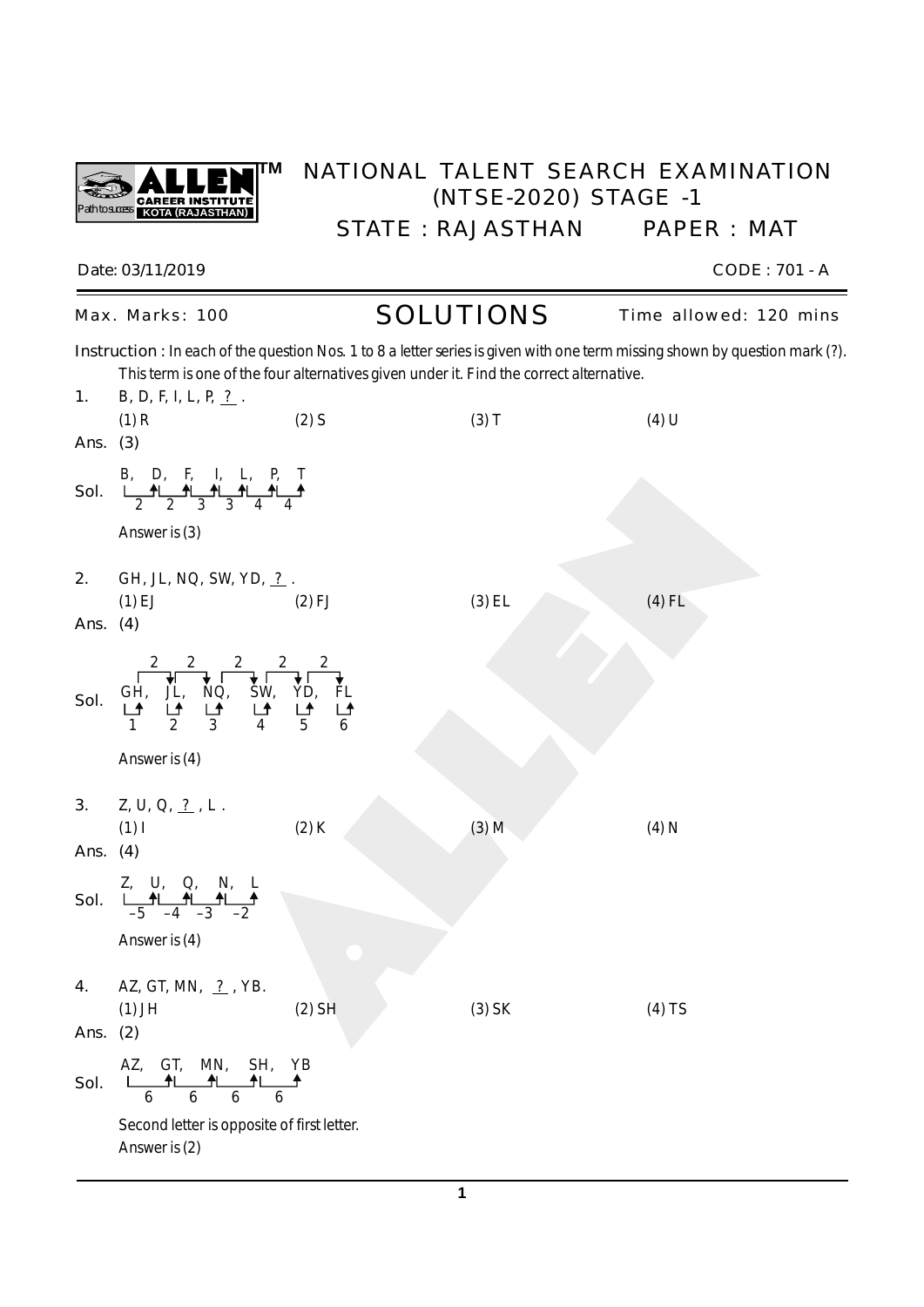

*Instruction :* In each of the question Nos. 9 to 16 a number series is given with one term missing shown by question mark (?). This term is one of the four alternatives given under it. Find the correct alternative.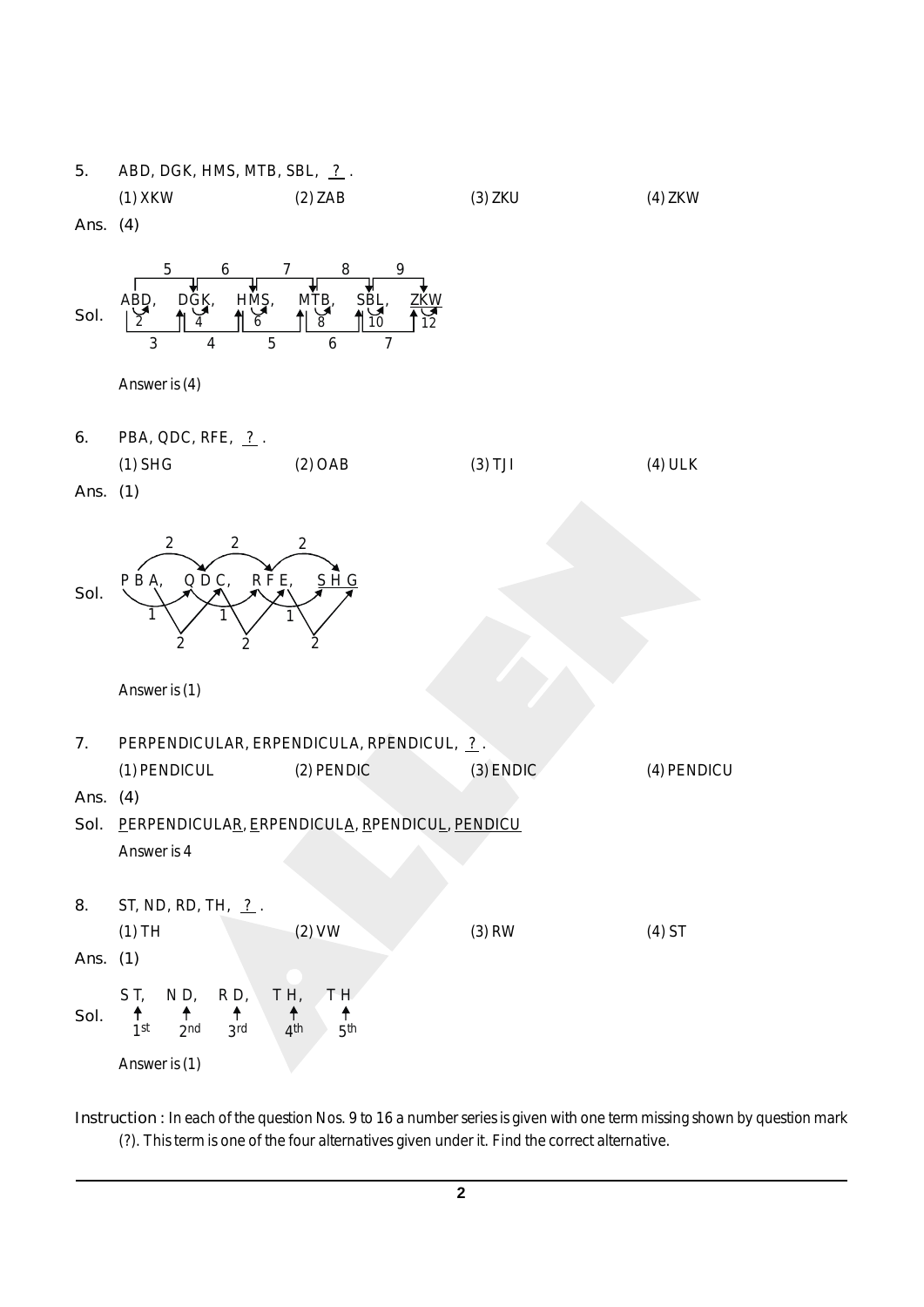| 9.         | 5, 16, 51, 158, $\frac{?}{.}$ .                                 |                            |          |             |
|------------|-----------------------------------------------------------------|----------------------------|----------|-------------|
|            | (1) 1452                                                        | $(2)$ 483                  | (3)481   | (4) 1454    |
| Ans. $(3)$ |                                                                 |                            |          |             |
| Sol.       | 16, 51, 158,<br>5,<br>$\times 3+1$ $\times 3+3$<br>$\times$ 3+5 | <u>481</u><br>$\times$ 3+7 |          |             |
|            | Answer is (3)                                                   |                            |          |             |
|            |                                                                 |                            |          |             |
| 10.        | 198, 194, 185, 169, 2.                                          |                            |          |             |
|            | (1)92                                                           | (2) 136                    | (3) 144  | $(4)$ 112   |
| Ans. (3)   |                                                                 |                            |          |             |
| Sol.       | 198,<br>194, 185, 169,<br>$-16$<br>$-9$<br>-4                   | 144<br>$-25$               |          |             |
|            | Answer is (3)                                                   |                            |          |             |
|            |                                                                 |                            |          |             |
| 11.        | 11, 29, 55, 2, 131.                                             |                            |          |             |
|            | $(1)$ 110                                                       | (2)81                      | (3)89    | (4) 78      |
| Ans. $(3)$ |                                                                 |                            |          |             |
|            |                                                                 |                            |          |             |
|            | 11, 12<br>29,<br>55,<br>89,                                     | 131                        |          |             |
|            | 26<br>34<br>18                                                  | 42                         |          |             |
| Sol.       | 8<br>8                                                          |                            |          |             |
|            | 8                                                               |                            |          |             |
|            | Answer is (3)                                                   |                            |          |             |
|            |                                                                 |                            |          |             |
| 12.        | 589654237, 89654237, 8965423, 965423, ?.                        |                            |          |             |
|            | $(1)$ 58965                                                     | $(2)$ 65423                | (3)89654 | $(4)$ 96542 |
| Ans.       | (4)                                                             |                            |          |             |
| Sol.       | 589654237, 89654237, 8965423, 965423, 96542.                    |                            |          |             |
|            | Hence, Answer is (4)                                            |                            |          |             |
|            |                                                                 |                            |          |             |
| 13.        | 1, 1, 4, 8, 9, 27, 16, $\frac{?}{.}$ .                          |                            |          |             |
|            | $(1)$ 32                                                        | (2) 64                     | (3)81    | (4)87       |
| Ans. $(2)$ |                                                                 |                            |          |             |
| Sol.       | $1^2$ , $1^3$ , $2^2$ , $2^3$ , $3^2$ , $3^3$ , $4^2$ , $4^3$   |                            |          |             |
|            | Hence, Answer is (2)                                            |                            |          |             |
|            |                                                                 |                            |          |             |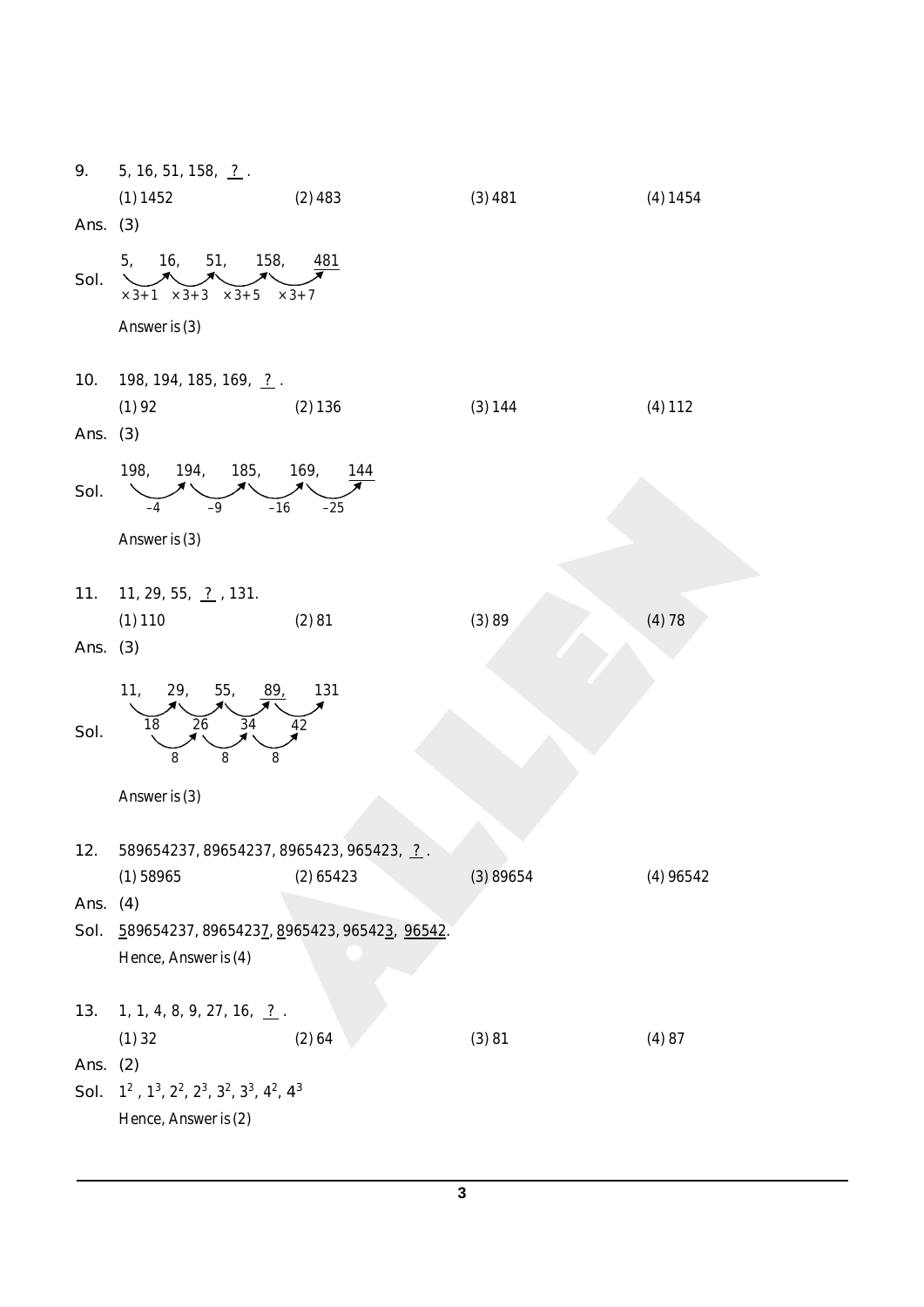*14.* 4, 9, 25, ? , 121, 169, 289, 361. (1) 49 (2) 64 (3) 81 (4) 87 *Ans. (1) Sol.* 4, 9, 25, 49, 121, 169, 289, 361  $\overline{7^2}$  $11^2$  13<sup>2</sup> 17<sup>2</sup> 19<sup>2</sup>  $2^2$   $3^2$  5 Answer is (1) *15.* 980, 392, 156.8, ? , 25.088, 10.0352. (1) 65.04 (2) 60.28 (3) 62.72 (4) 63.85 *Ans. (3)* 980, 392, 156.8, 62.72, 25.088, 10.0352<br>  $\begin{array}{|c|c|c|c|c|}\n\hline\n+10\times4 & +10\times4 & +10\times4 & +10\times4 & +10\times4 \\
\hline\n\end{array}$  $\frac{1}{10\times4}$   $\frac{1}{10\times4}$   $\frac{1}{10\times4}$   $\frac{1}{10\times4}$   $\frac{1}{10\times4}$   $\frac{1}{10\times4}$   $\frac{1}{10\times4}$ *Sol.* ᅼ Answer is (3) *16.* 3, 10, 101, <u>?</u>. (1) 10101 (2) 10201 (3) 10202 (4) 11012 *Ans. (3)* 3, 10, 101, 10202 *Sol.*  $3^{2}+1$   $10^{2}+1$   $101^{2}+1$ Answer is (3)

- *Instruction :* Question Nos. 17 to 19 have two statements and two conclusions I and II. You have to assume the given statements as true even if it seems to vary from commonly known facts. Read all the conclusions carefully and decide which of the given conclusions logically follow(s) from the two given statements even disregarding commonly known facts.
- 
- *17. Statements :* (i) : Most of the 64 number buses go to my office.

*Conclusions :* (I) : This bus goes to my office.

(ii) : This is 64 number bus.

(II) : This bus does not go to my office.

- (1) Only conclusion I follows. (2) Only conclusion Ii follows.
- (3) both conclusions I and II follow. (4) Neither conclusion I nor II follows.

*Ans. (4)*

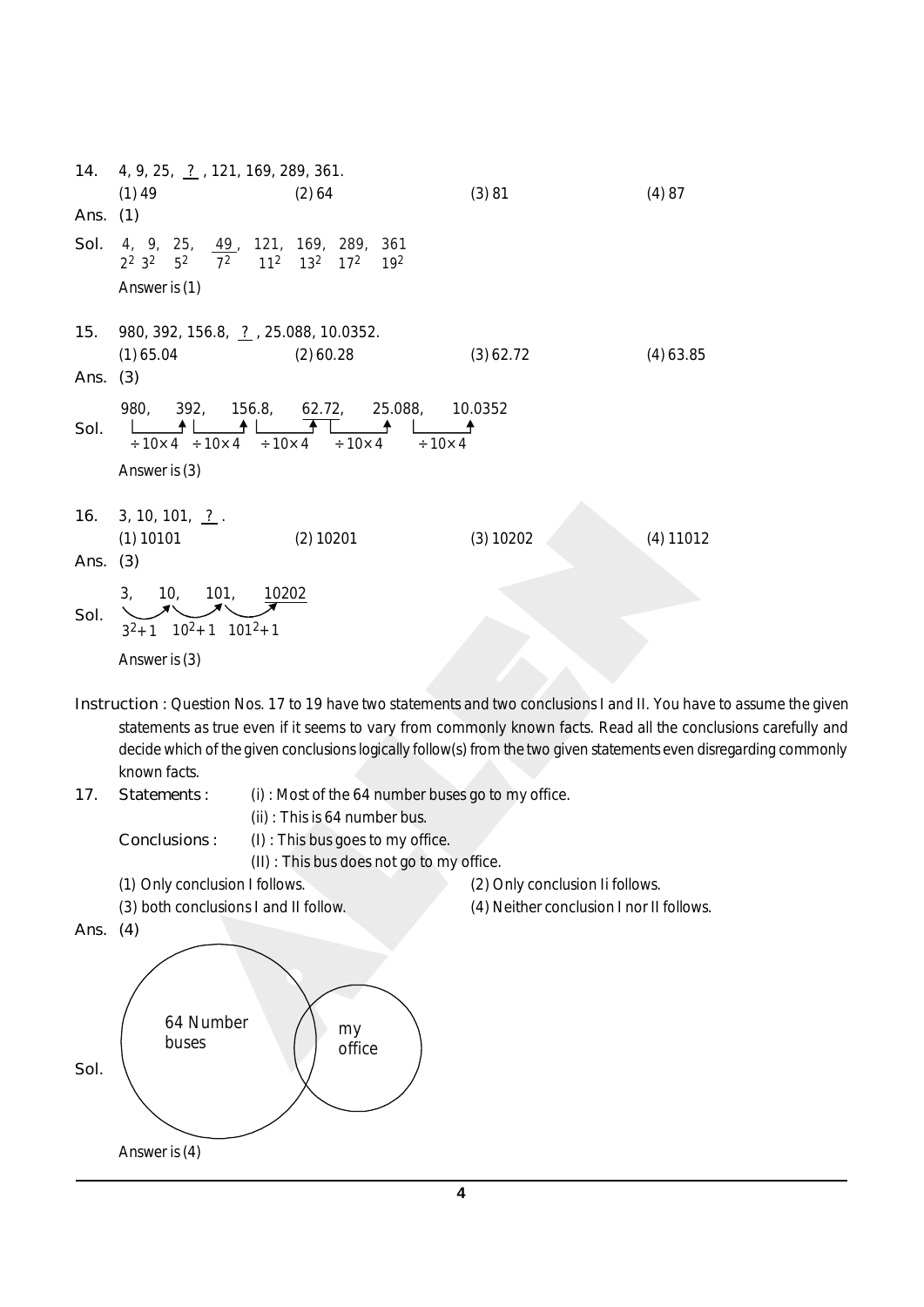*18. Statements :* (i) Some Indians are educated.

(ii) Educated persons like small families.

*Conclusions :* (I) All small families are educated.

(II) Some Indians like small families.

(1) Only conclusion I follows. (2) Only conclusion II follows.

(3) Both conclusions I and II follows. (4) Neither conclusion I nor II follows.

*Ans. (2)*



Answer is (2)

- *19. Statements :* (i) Vitamin B-complex is best for health. (ii) Fruits contain Vitamin b-complex
	- *Conclusions :* (I) We should grow fruits.
		- (II) Fruits are good for health.
	-
	-
	- (1) Only conclusion I follows. (2) Only conclusion II follows.
	- (3) both conclusions I and II follows. (4) Neither conclusion I nor II follows.

*Ans. (2)*

- *Sol.* Only conclusion II follows Answer is (2)
- *20.* Which one of the following venn diagrams correctly represents the relation between India, Pakistan and Asia ?



- *Ans. (2)*
- *Sol.* India and Pakistan are both in Asia



So, Answer is (2)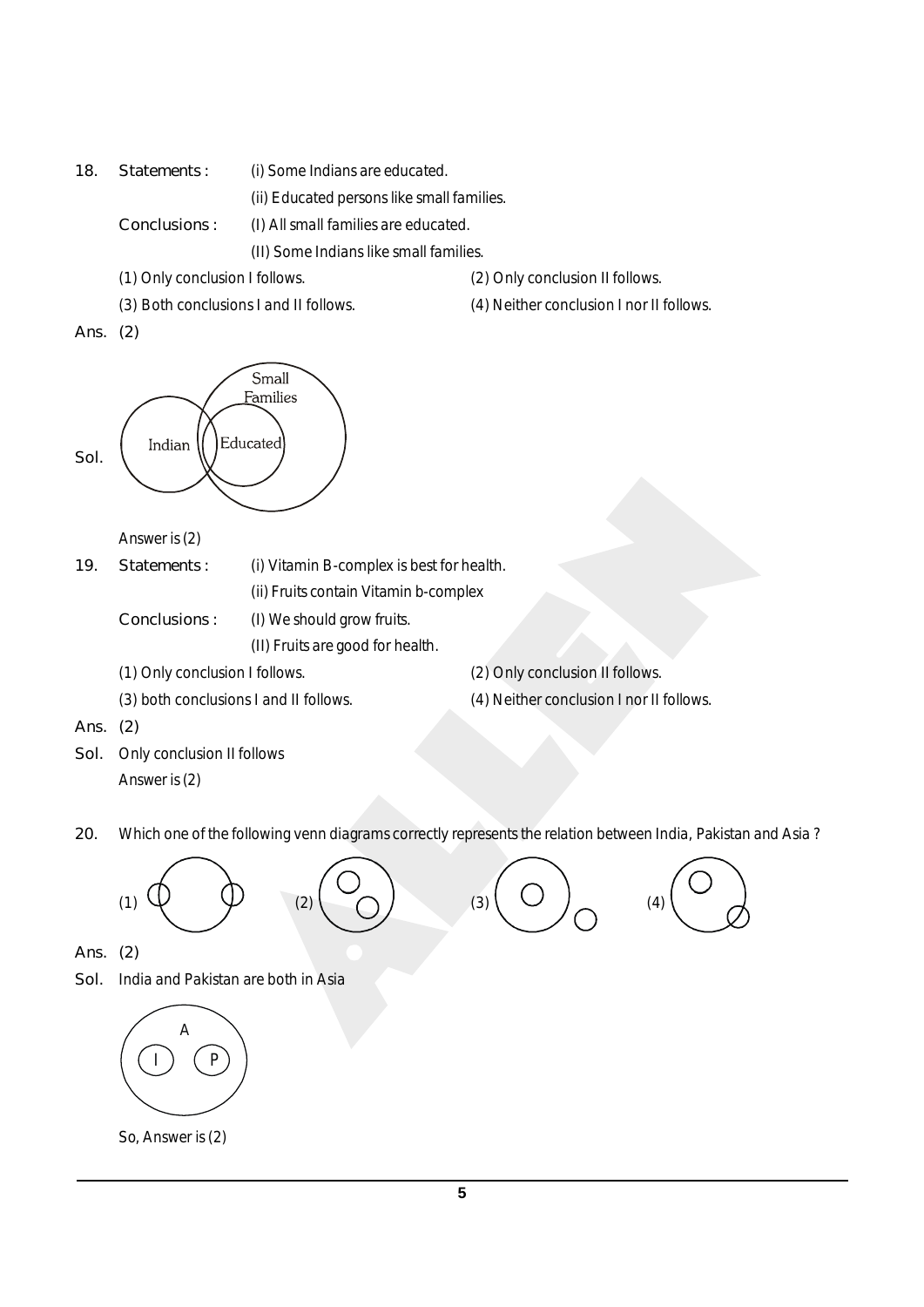*21.* Which one of the following Venn diagrams correctly represents the relation between Police, Thief and Criminal ?



*Ans. (1)*

*Sol.* All thieves are criminals and Police is different.



So answer is (1).

*22.* Which one of the following Venn diagrams correctly represents the relation between Rajasthan, Jaipur and Amer ?



So, option (2) is correct.

- 23. In a coded language, BRAIN is written as  $*% \div # \times$  and TIER is written as  $*# *$ %; then in the same coded language, RENT will be written as (1)  $\frac{9}{2} \times \frac{4}{3}$  (2)  $\frac{1}{2} \times \frac{5}{3}$  (3)  $\frac{1}{2} \times \frac{5}{3}$  (4)  $\frac{1}{2} \times \frac{2}{3}$
- *Ans. (3)*

*Sol.* BRAIN =  $*% \div # \times$  $TIER = $# + \%$ So,  $RENT = %+ \times $$ So, answer is option (3).

*24.* In a coded language, TILE is written as 7235 and DEAL is written as 9543; then in the same coded language, DIET will be written as (1) 9257 (2) 9527 (3) 9725 (4) 9275

*Ans. (1)*

- *Sol.* TILE = 7235  $DEAL = 9543$  $DIFT = 9257$ So answer is (1).
- *25.* In a coded language, ZEBRA is written as 2652181; then in the same coded language, COBRA will be written as (1) 3152181 (2) 1182153 (3) 31822151 (4) 302181
- *Ans. (1)*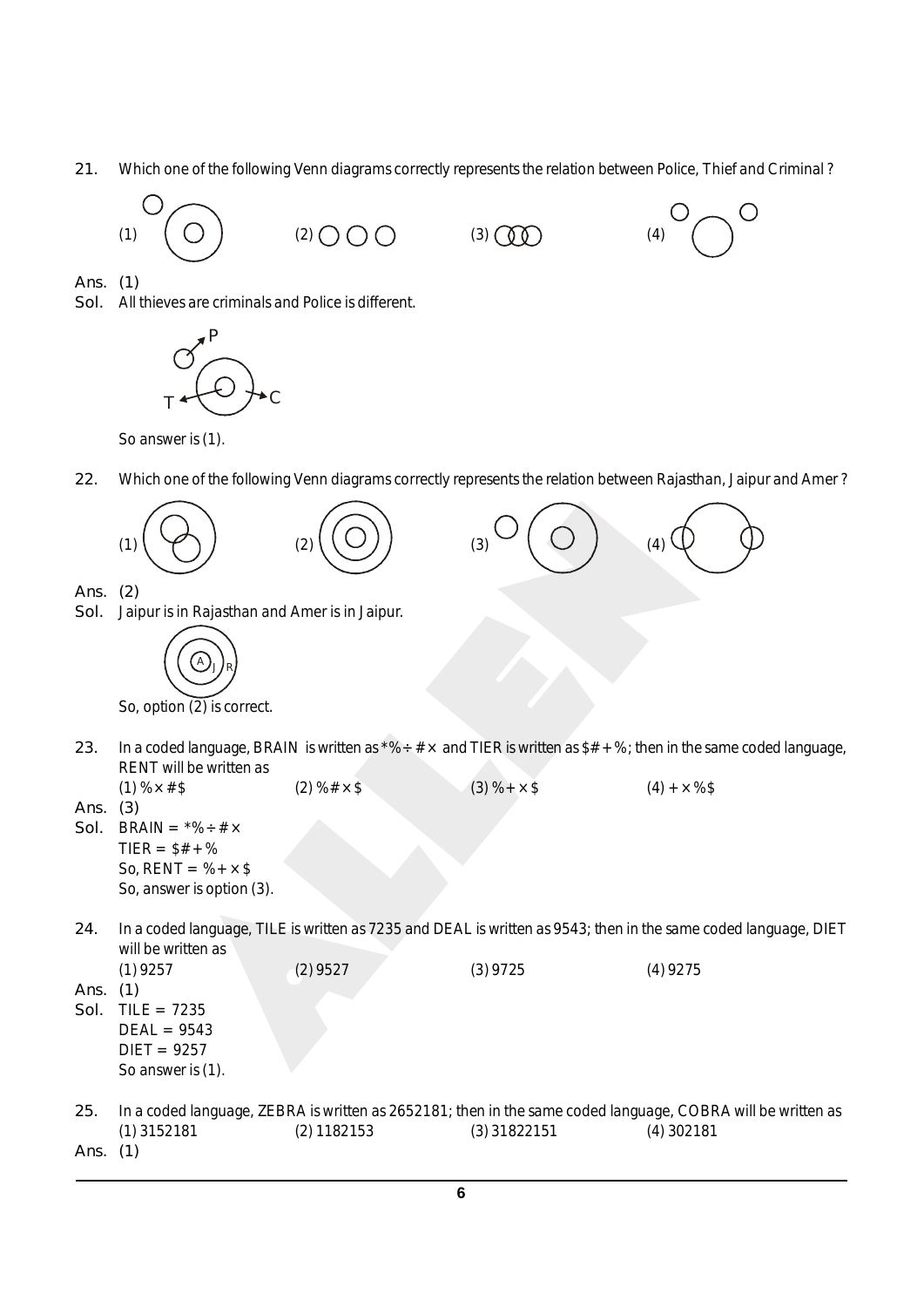- *Sol.* Z E B R A = 265181 26 5 2 18 1 So, C O B R A = 3152181 3 15 2 18 1 So, answer is (1).
- *26.* In a coded language, E is written as 5 and HOTEL is written as 12; then in the same coded language, LAMB will be written as (1) 28 (2) 26 (3) 7 (4) 10
- *Ans. (3)*
- *So.* HOTEL =  $\frac{8+15+20+5+12}{5}$ 5  $\frac{+15+20+5+12}{5} = 12$ So, LAMB =  $\frac{12+1+13+2}{4}$ 4  $\frac{+1+13+2}{4} = 7$
- *27.* How many triangles are there in the figure given below ?

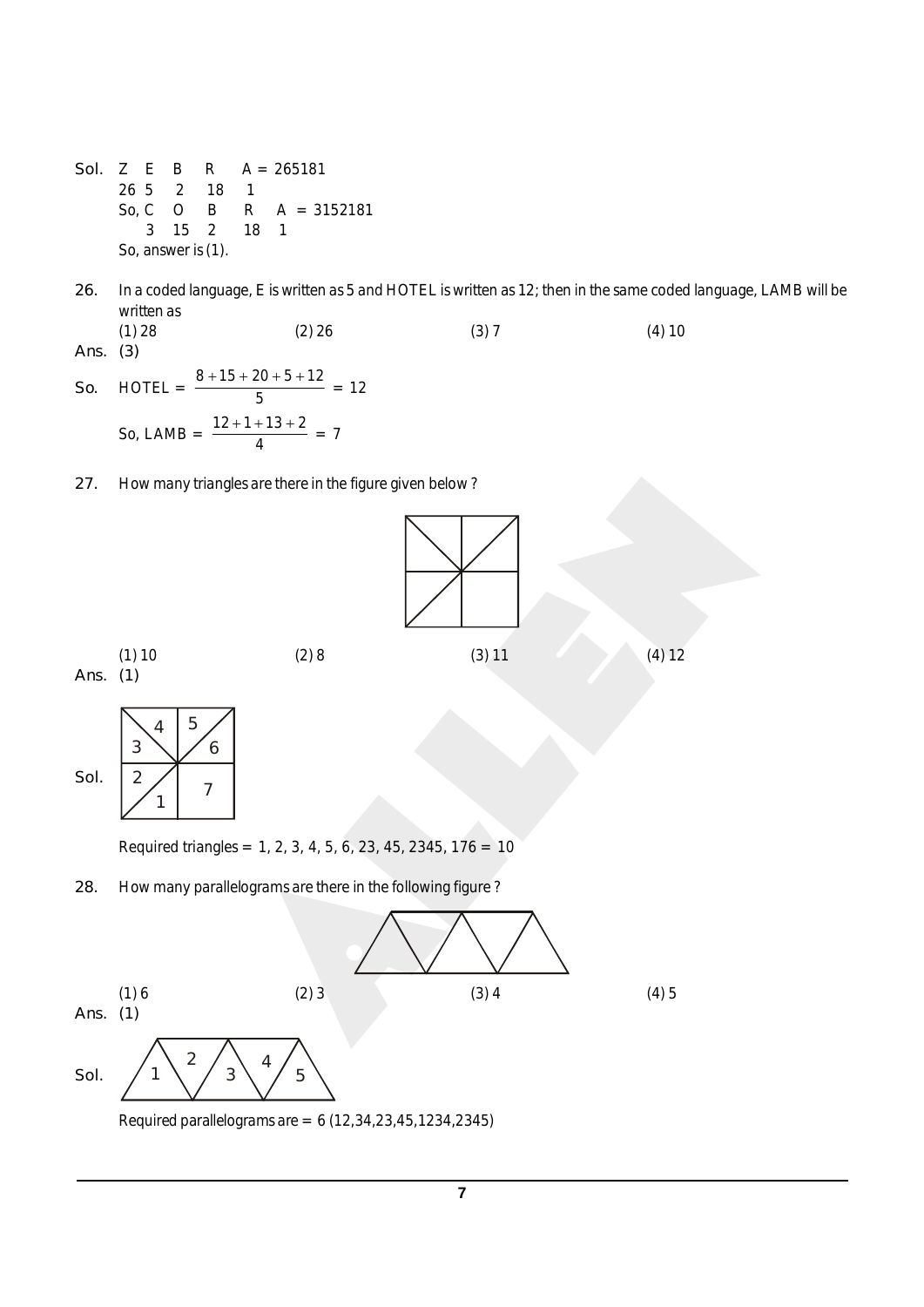## *29.* How many hexagons are there in the following figure ?



Required hexagons are = 3 (ABHIGF, DCHKGE, ABCDEF)

*Instruction* : In Questions Nos. 30 to 33, find the correct mirror image of the given figure, when mirror is placed on right side of the figure.

*30.* Questions Image

|                     | 246<br>35<br>7                                             | $2\,4\,6$<br>$3\,5$<br>$\overline{7}$ | 642<br>53<br>$\overline{7}$ | $2\,4\,6$<br>35<br>$7\,$ | L<br>$\mathfrak{S}$ $\mathfrak{S}$<br>$9$ $\bar{v}$ $\bar{c}$ |             |  |
|---------------------|------------------------------------------------------------|---------------------------------------|-----------------------------|--------------------------|---------------------------------------------------------------|-------------|--|
| Ans.<br>Sol.        | (3)<br>By Visulisation only                                | (1)                                   | (2)                         | (3)                      | (4)                                                           |             |  |
| 31.                 | Questions Image                                            |                                       |                             |                          |                                                               |             |  |
|                     |                                                            | (1)                                   | (2)                         | (3)                      | (4)                                                           |             |  |
| Ans.<br>Sol.        | (4)<br>By Visulisation only                                |                                       |                             |                          |                                                               |             |  |
| 32.<br>Ans.<br>Sol. | <b>PRAYER</b><br>REYARP (1)<br>(2)<br>By Visulisation only |                                       | PRAYER (S)                  |                          | RAEPER (E)                                                    | REYARP (4)  |  |
| 33.<br>Ans.<br>Sol. | 12698<br>$(1)$ $I$ $Z$ 698<br>(3)<br>By Visulisation only  |                                       | $(2)$ J $\leq 698$          | 12698(                   |                                                               | $(4)$ 12968 |  |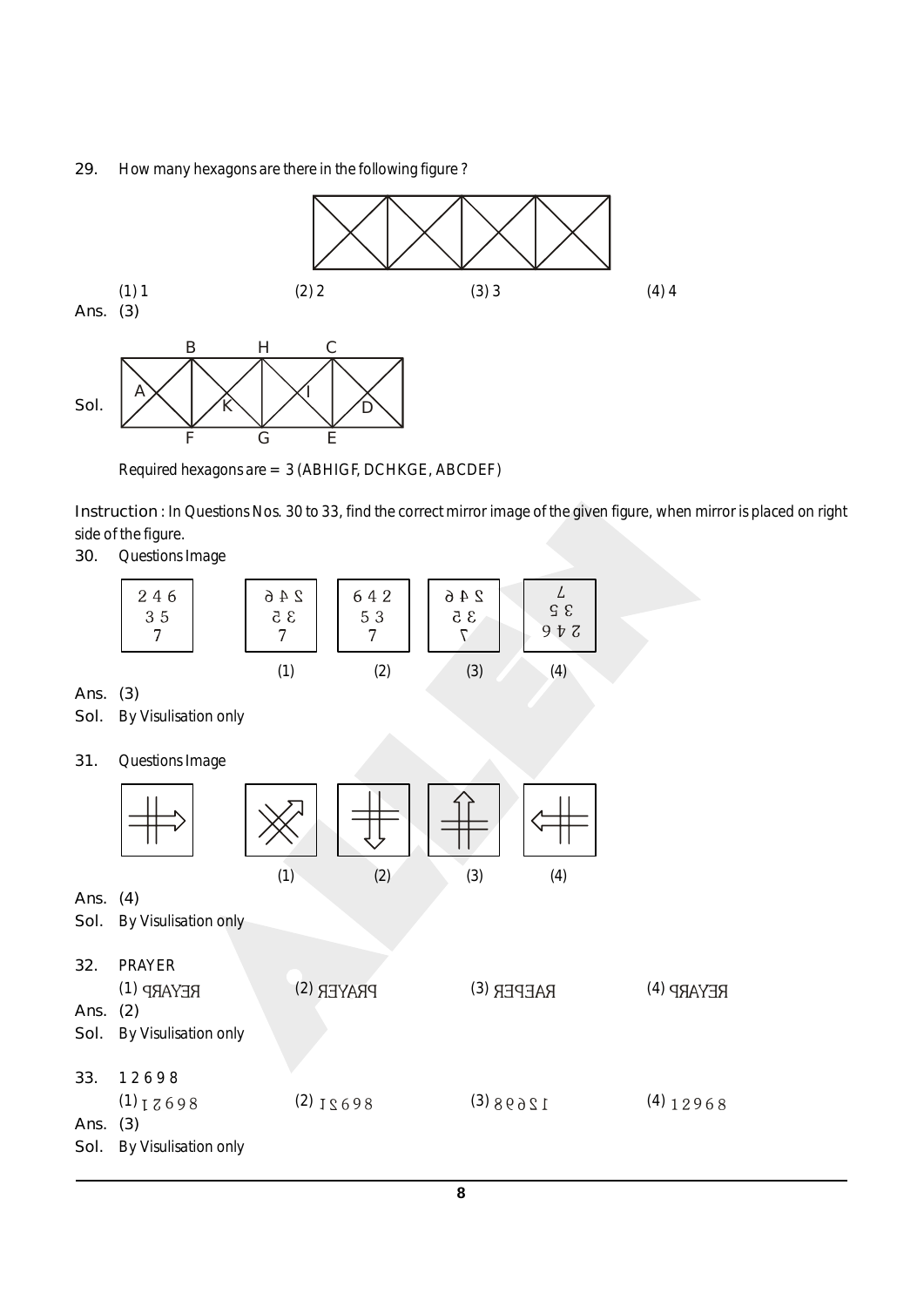*34.* Which of the following answer-figures will complete the matrix figure Questios Image

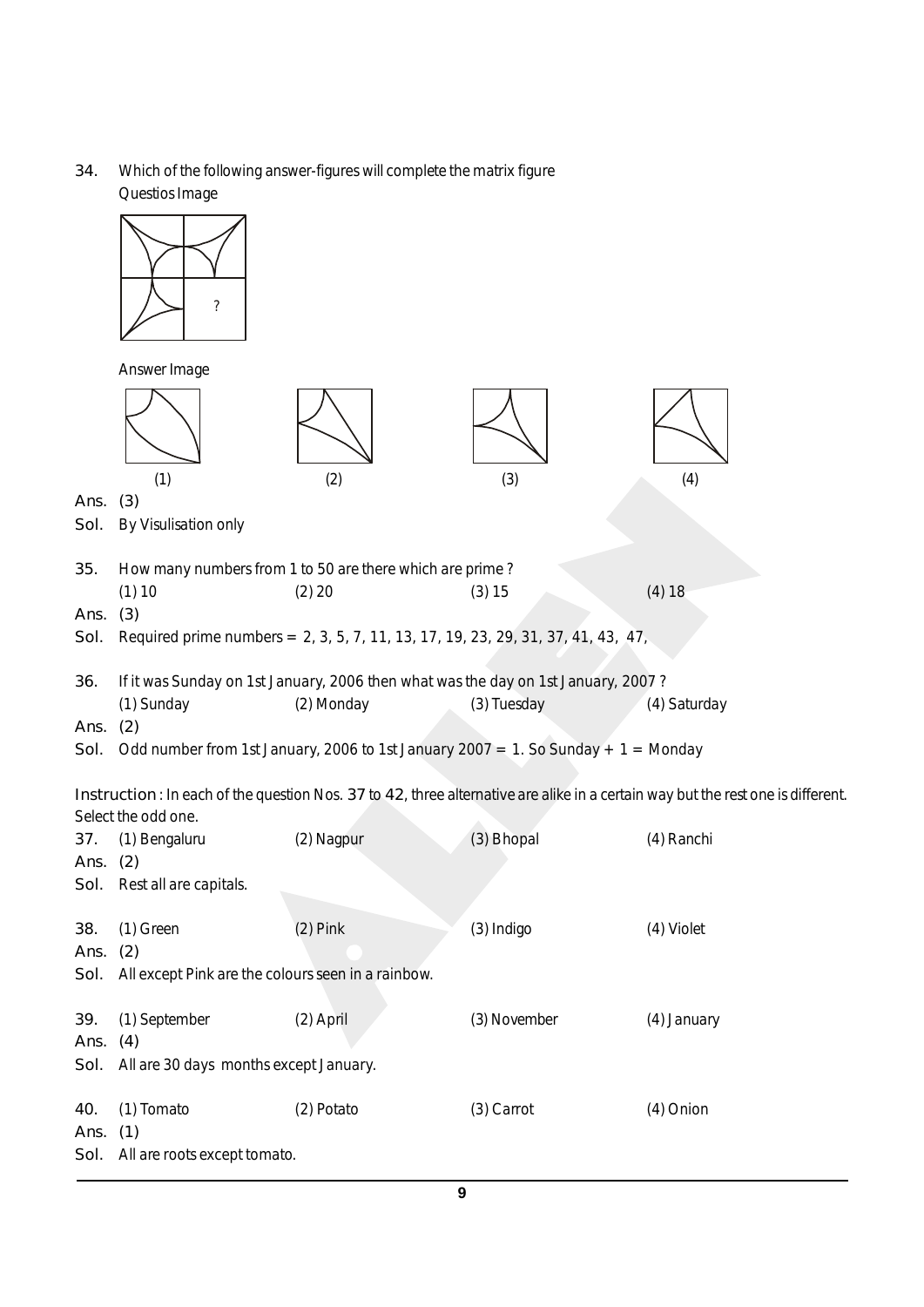|            | 41. (1) Rectangle            | (2) Square | (3) Triangle | (4) Rhombus |
|------------|------------------------------|------------|--------------|-------------|
| Ans. $(3)$ |                              |            |              |             |
|            | Sol. All are 4 sided figure. |            |              |             |
|            |                              |            |              |             |
|            | $42.$ (1) 23                 | (2) 51     | (3) 63       | (4) 15      |
| Ans. (1)   |                              |            |              |             |

*Sol.* 23 is only prime number.

*43.* How many educated people are employed?



*Ans. (1)*

*Sol.* Total number of ducated people who are employed =  $6 + 12 = 18$ .

*Question (44 - 48)*

*Instruction :* The following questions are based on the diagram given below. Study the diagram carefully and answer the questions based upon it.

In the diagram

- (i) Rectangle represents males
- (ii) Triangle represents educated
- (iii) Circle represents urban, and
- (iv) Square represents civil servants.

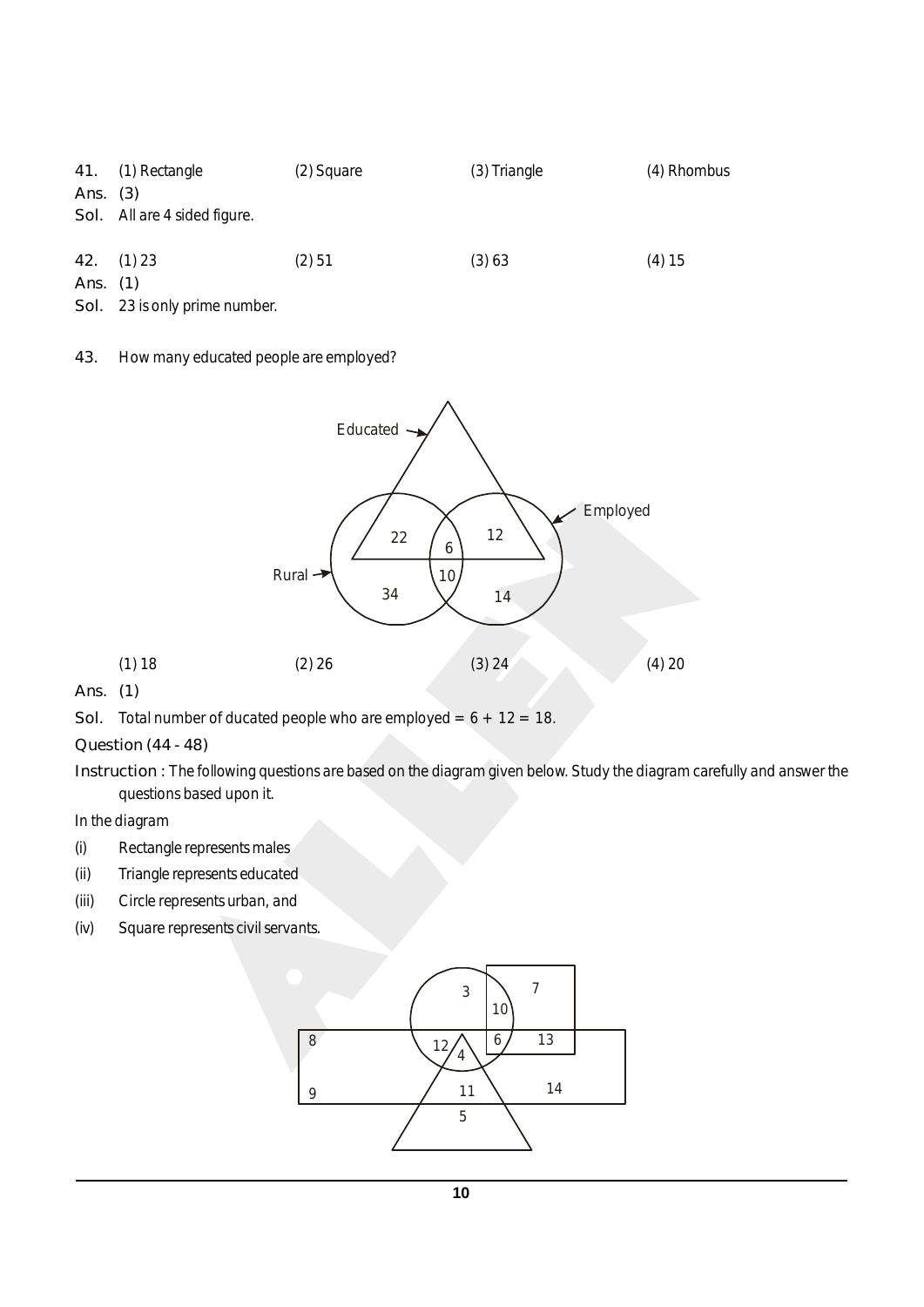| 44.  |          |                          | How many among the following are educated males, who are not an urban resident?                   |                        |                                                                                                           |
|------|----------|--------------------------|---------------------------------------------------------------------------------------------------|------------------------|-----------------------------------------------------------------------------------------------------------|
|      | (1) 10   |                          | (2)4                                                                                              | (3) 11                 | (4)9                                                                                                      |
| Ans. | (3)      |                          |                                                                                                   |                        |                                                                                                           |
| Sol. |          |                          | 11 represents educated males, who are not an urban resident.                                      |                        |                                                                                                           |
| 45.  |          |                          | How many among the following are neither civil servant nor educated but are urban and not a male? |                        |                                                                                                           |
|      | (1) 2    |                          | (2)3                                                                                              | (3)6                   | $(4)$ 10                                                                                                  |
| Ans. | (2)      |                          |                                                                                                   |                        |                                                                                                           |
| Sol. |          |                          | 3 represents who are neither civil servant nor educated but are urban and not a male.             |                        |                                                                                                           |
| 46.  |          |                          | How many among the following are female, urban resident and also a civil servant?                 |                        |                                                                                                           |
|      | (1)6     |                          | (2)7                                                                                              | (3) 10                 | (4) 14                                                                                                    |
| Ans. | (3)      |                          |                                                                                                   |                        |                                                                                                           |
| Sol. |          |                          | 10 represents female, urban resident and also a civil servant.                                    |                        |                                                                                                           |
| 47.  |          |                          | How many among the following are educated male who hail from urban area?                          |                        |                                                                                                           |
|      | $(1)$ 4  |                          | (2) 2                                                                                             | (3)5                   | (4) 11                                                                                                    |
| Ans. | (1)      |                          |                                                                                                   |                        |                                                                                                           |
| Sol. |          |                          | 4 represents educated male who hail from urban area.                                              |                        |                                                                                                           |
| 48.  |          |                          |                                                                                                   |                        | How many among the following are only a civil servant but neither male nor urban oriented and uneducated? |
|      | $(1)$ 10 |                          | (2)8                                                                                              | (3)7                   | (4)9                                                                                                      |
| Ans. | (3)      |                          |                                                                                                   |                        |                                                                                                           |
| Sol. |          |                          | 7 represents a civil servant but neither male nor urban oriented and uneducated.                  |                        |                                                                                                           |
| 49.  |          |                          | Arrange the following in a meaningful sequence:                                                   |                        |                                                                                                           |
|      | 1.       | Probation                |                                                                                                   |                        |                                                                                                           |
|      | 2.       | Interview                |                                                                                                   |                        |                                                                                                           |
|      | 3.       | Selection                |                                                                                                   |                        |                                                                                                           |
|      | 4.       | Appointment              |                                                                                                   |                        |                                                                                                           |
|      | 5.       | Advertisement            |                                                                                                   |                        |                                                                                                           |
|      | 6.       | Application              |                                                                                                   |                        |                                                                                                           |
|      |          | $(1)$ 5, 6, 2, 3, 4, 1   | $(2)$ 5, 6, 3, 2, 4, 1                                                                            | $(3)$ 5, 6, 4, 2, 3, 1 | $(4)$ 6, 5, 4, 2, 3, 1                                                                                    |
| Ans. | (1)      |                          |                                                                                                   |                        |                                                                                                           |
| Sol. |          | A meaningful sequence is |                                                                                                   |                        |                                                                                                           |
|      |          |                          | Advertisement, Application, Interview, Selection, Appointment, Probation.                         |                        |                                                                                                           |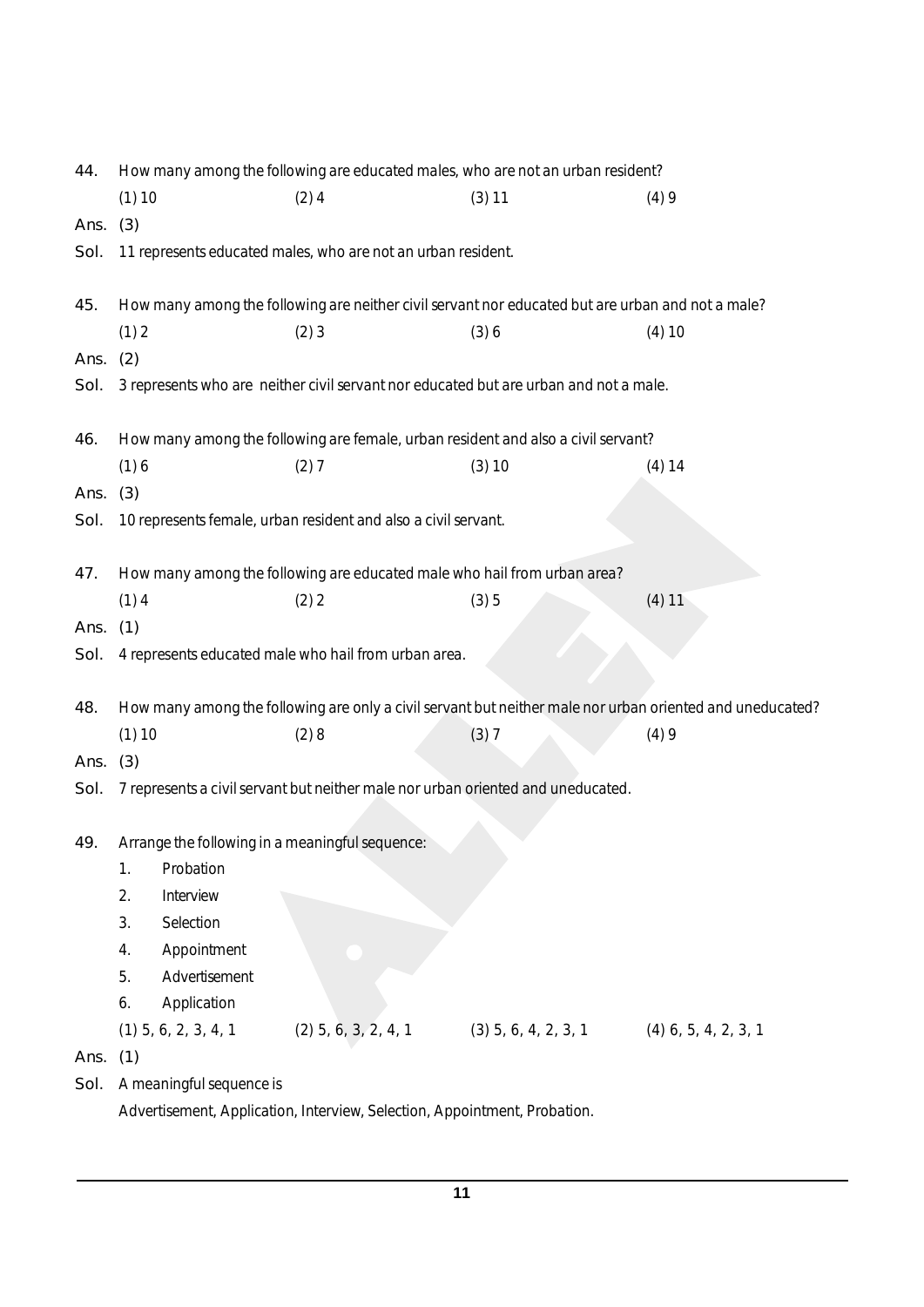| 50.        | Arrange the following in a meaningful sequence:    |                                                                                                  |                     |                                                                                                                                         |
|------------|----------------------------------------------------|--------------------------------------------------------------------------------------------------|---------------------|-----------------------------------------------------------------------------------------------------------------------------------------|
|            | 1.<br>Jaipur                                       |                                                                                                  |                     |                                                                                                                                         |
|            | Universe<br>2.                                     |                                                                                                  |                     |                                                                                                                                         |
|            | 3.<br>Rajasthan                                    |                                                                                                  |                     |                                                                                                                                         |
|            | India<br>4.                                        |                                                                                                  |                     |                                                                                                                                         |
|            | 5.<br>Asia                                         |                                                                                                  |                     |                                                                                                                                         |
|            | $(1)$ 1, 2, 3, 4, 5                                | $(2)$ 1, 3, 4, 5, 2                                                                              | $(3)$ 1, 4, 3, 5, 2 | $(4)$ 1, 3, 5, 2, 4                                                                                                                     |
| Ans.       | (2)                                                |                                                                                                  |                     |                                                                                                                                         |
| Sol.       | A meaningful sequence is                           |                                                                                                  |                     |                                                                                                                                         |
|            | Jaipur, Rajasthan, India, Asia, Universe.          |                                                                                                  |                     |                                                                                                                                         |
|            |                                                    |                                                                                                  |                     |                                                                                                                                         |
| 51.        |                                                    | As Kandla is related to Gujarat, in the same way Kochin is related to which of the following?    |                     |                                                                                                                                         |
|            | (1) Karnataka                                      | $(2)$ Goa                                                                                        | (3) Chennai         | (4) Kerala                                                                                                                              |
| Ans. (4)   |                                                    |                                                                                                  |                     |                                                                                                                                         |
| Sol.       |                                                    | Kandla is a port in Gujarat where as Kochin is a port Kerala                                     |                     |                                                                                                                                         |
|            |                                                    |                                                                                                  |                     |                                                                                                                                         |
| 52.        |                                                    | As India is related to New Delhi, in the same way Pakistan is related to which of the following? |                     |                                                                                                                                         |
|            | (1) Rawalpindi                                     | (2) Peshawar                                                                                     | (3) Lahore          | (4) Islamabad                                                                                                                           |
| Ans.       | (4)                                                |                                                                                                  |                     |                                                                                                                                         |
| Sol.       |                                                    | New Delhi is a capital of India in the same way Islamabad is a capital of Pakistan               |                     |                                                                                                                                         |
|            |                                                    |                                                                                                  |                     |                                                                                                                                         |
| 53.        |                                                    | As rupee is related to India, in the same way yen is related to which of the following           |                     |                                                                                                                                         |
|            | (1) Turkey                                         | (2) Bangladesh                                                                                   | (3) Japan           | (4) Pakistan                                                                                                                            |
| Ans. $(3)$ |                                                    |                                                                                                  |                     |                                                                                                                                         |
| Sol.       | Yen is the currency of Japan                       |                                                                                                  |                     |                                                                                                                                         |
|            |                                                    |                                                                                                  |                     |                                                                                                                                         |
| 54.        |                                                    | If $A > B$ , $B > C$ and $C > D$ , then which of the following conclusions is definitely wrong?  |                     |                                                                                                                                         |
|            | $(1)$ A > C                                        | (2) A > D                                                                                        | (3) B > D           | (4) D > A                                                                                                                               |
| Ans. $(4)$ |                                                    |                                                                                                  |                     |                                                                                                                                         |
|            | Sol. $A > B$ , $B > C$ , $C > D$                   |                                                                                                  |                     |                                                                                                                                         |
|            | A > B > C > D                                      |                                                                                                  |                     |                                                                                                                                         |
|            | So $D > A$ is wrong                                |                                                                                                  |                     |                                                                                                                                         |
|            |                                                    |                                                                                                  |                     |                                                                                                                                         |
|            | Questions (55 - 59)                                |                                                                                                  |                     |                                                                                                                                         |
|            | '>'; $\gamma$ for '<' and $\delta$ for ' $\neq'$ . |                                                                                                  |                     | Instruction: In each of the Question Nos. 55 to 59, choose the correct alternative assuming $\alpha$ stands for '='; $\beta$ stands for |
| 55.        | If 6x $\alpha$ 5y and 2y $\beta$ 3z, then          |                                                                                                  |                     |                                                                                                                                         |
|            | $(1)$ 2x β 3z                                      | $(2)$ 4x $\beta$ 3z                                                                              | $(3)$ 2x $\gamma$ z | (4) $4x \alpha$ 3z                                                                                                                      |
| Ans. $(2)$ |                                                    |                                                                                                  |                     |                                                                                                                                         |
|            |                                                    |                                                                                                  |                     |                                                                                                                                         |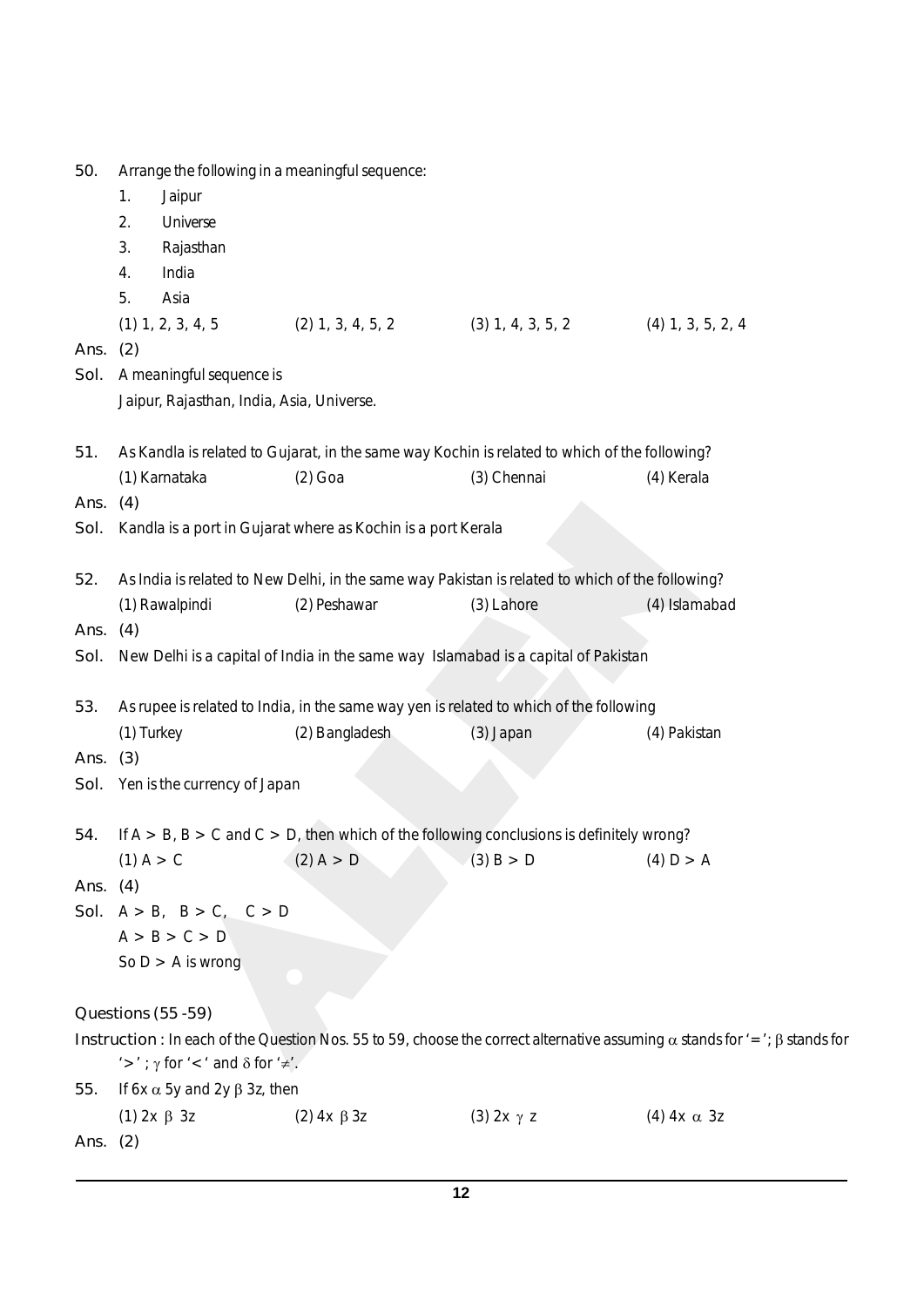*Sol.*  $6x = 5y$ , ..... (1)  $2y > 3z$  ...... (2) Eq. (1)  $\times$  2  $12x = 10y$ Eq. (2)  $\times$  2  $10y > 15z$ By Using above equation  $12x > 15z$  $4x > 5z$  and  $5z > 3z$  $4x > 3z$  $4x \beta 3z$ *56.* If ax  $\gamma$  by, bx  $\alpha$  cz and b<sup>2</sup>  $\alpha$  ac, then (1) ax  $\beta$  cy (2) ay  $\alpha$  cz (3) y  $\gamma$  z (4) y  $\beta$  z *Ans. (4) Sol.* ax < by .... (1)  $bx = cz$  .... (2)  $b^2$  $\ldots$  (3)  $a =$  $b^2$ c Put equation (1)  $bx < cy$  using equation (2)  $cz < cy$  $z < y$  $y > z$  $y \beta z$  Option (4) 57. If abxy  $\alpha$  c<sup>2</sup>z, bx  $\beta$  ay and b<sup>2</sup>  $\alpha$  ac, then (1) ax<sup>2</sup>  $\beta$  cz (2)  $a^2x^2 \beta cz$  $^{2}$   $\beta$  cz (3) b<sup>2</sup>x  $\beta$  c<sup>2</sup> z (4) bx<sup>2</sup>  $\beta$  c<sup>2</sup>z *Ans. (1) Sol.*  $abxy = c^2z$  $\ldots$  (1)  $bx > ay$  ... (2)  $b^2$  $\ldots$  (3) from (1) & (2)  $b^2x^2 > c^2$  $\ldots$  (4) from (3) & (4)  $acx^2 > c^2z$  $\Rightarrow$  ax<sup>2</sup> > cz ax $^2$   $\beta$  cz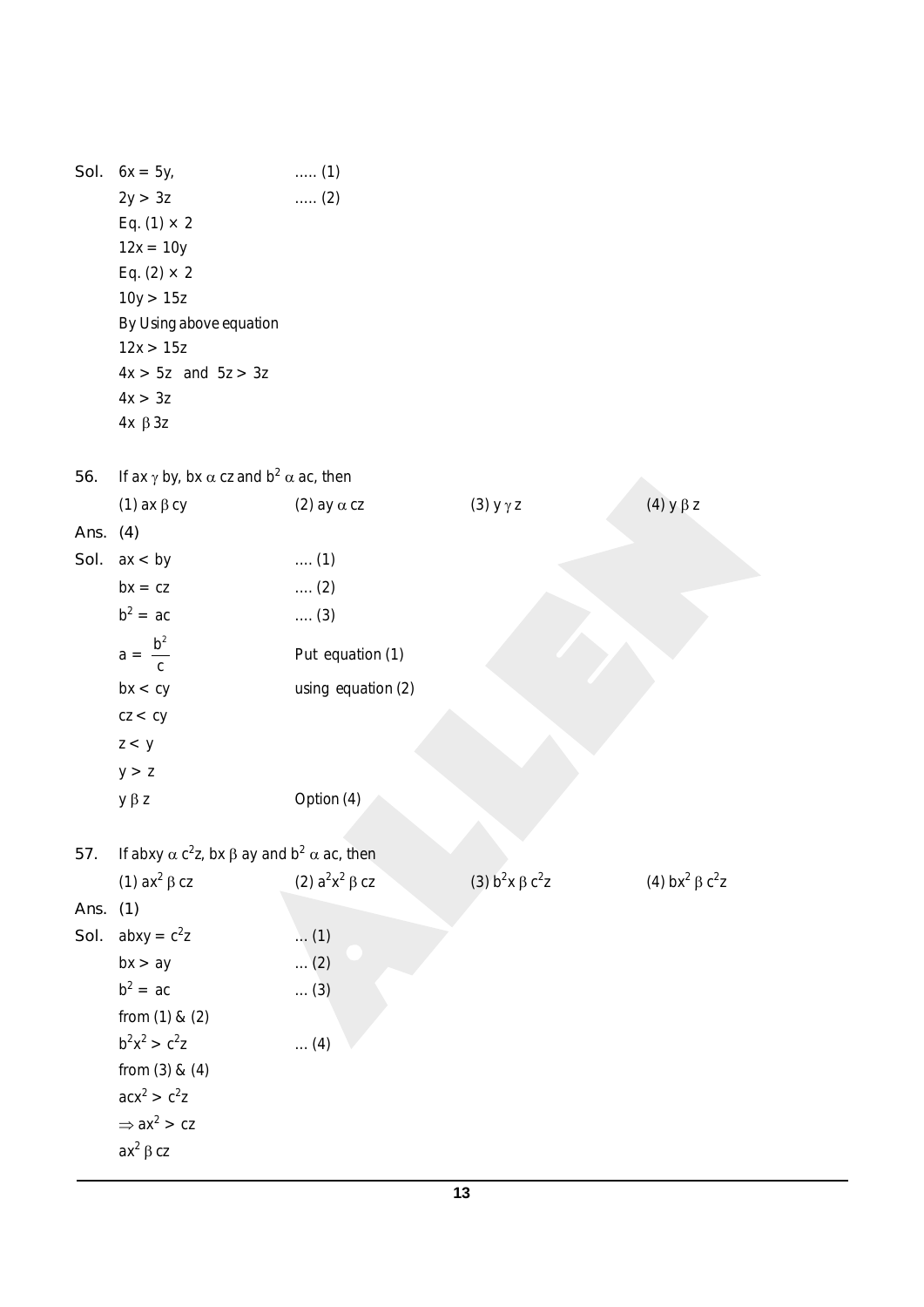| 58.  | If bcy $\gamma$ ax, cy $\alpha$ bz and $a^2 \gamma$ bc, then                                |                              |                        |                              |
|------|---------------------------------------------------------------------------------------------|------------------------------|------------------------|------------------------------|
| Ans. | (1) $cx \alpha$ abz<br>(3)                                                                  | (2) $cx \gamma abz$          | $(3)$ cx $\delta$ abz  | (4) $c^2$ x $\gamma$ $a^2$ z |
| Sol. | bcy < ax                                                                                    | $\ldots$ (1)                 |                        |                              |
|      | $cy = bz$                                                                                   | $\ldots$ (2)                 |                        |                              |
|      | $a^2$ < bc                                                                                  | $\ldots$ (3)                 |                        |                              |
|      | by equation (1) $bc < \frac{ax}{y}$                                                         |                              | Put equation (3)       |                              |
|      | $a^2 < \frac{ax}{y}$                                                                        |                              |                        |                              |
|      | ay < x                                                                                      | $\ldots$ (4)                 |                        |                              |
|      | using equation (2) $y = \frac{bz}{c}$                                                       |                              | Put eq. (4)            |                              |
|      | $a \frac{bz}{c}$ < x                                                                        |                              |                        |                              |
|      | abz < cx                                                                                    |                              |                        |                              |
|      | cx > abz                                                                                    |                              |                        |                              |
|      | $cx \delta abz$                                                                             | Option (3)                   |                        |                              |
| 59.  | If $a^2x \alpha$ byz, czx $\alpha$ b <sup>2</sup> y and c <sup>2</sup> z $\alpha$ axy, then |                              |                        |                              |
|      | (1) abc $\alpha$ xyz                                                                        | (2) abx $\beta$ xyz          | $(3)$ abc $\delta$ xyz | (4) abc $\gamma$ xyz         |
| Ans. | (1)                                                                                         |                              |                        |                              |
| Sol. | $a^2x = byz$                                                                                | $\ldots$ (1)                 |                        |                              |
|      | $czx = b2y$<br>$c^2z = axy$                                                                 | $\ldots$ (2)<br>$\ldots$ (3) |                        |                              |
|      |                                                                                             |                              |                        |                              |
|      | by = $\frac{czx}{b}$<br>By eq. (2)                                                          |                              | Put equation (1)       |                              |
|      | $a^2x = \frac{czx}{b}z$                                                                     |                              |                        |                              |
|      | $a^2b = cz^2$                                                                               |                              |                        |                              |
|      | $a^2b = (cz)z$                                                                              |                              |                        |                              |
|      | By using (3)                                                                                |                              |                        |                              |
|      | $a^2b = \frac{axy}{c}z$                                                                     |                              |                        |                              |
|      | $abc = xyz$                                                                                 |                              |                        |                              |
|      | $abc \alpha xyz$                                                                            | Option (1)                   |                        |                              |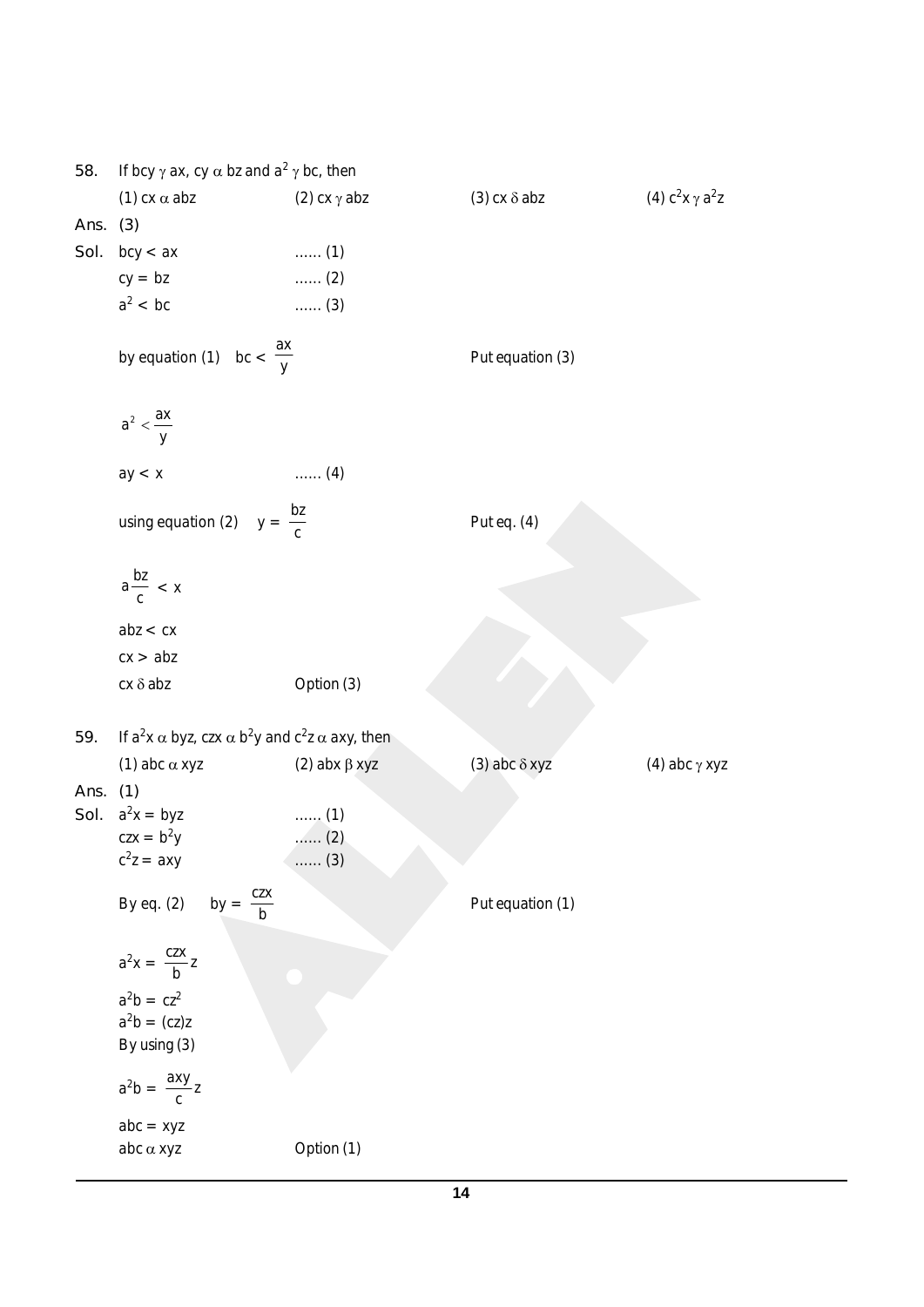*Questions (60 - 63)*

*Instruction : Read the information given below to answer the questions that follow:* 

- (i) A \$ B means A is mother of B.
- (ii)  $A \neq B$  means A is father of B.
- (iii)  $A \oslash B$  means A is husband of B.
- (iv) A % B means A is daughter of B.
- 60. If  $P @ Q $ M \neq T$ , then what relationship is of P with T? (1) Maternal grandfather (2) Maternal grandmother (3) Paternal grandfather (4) Paternal grandmother
- *Ans. (3)*



P is the paternal grandfather of T Answer is (3)

*61.* Which of the following expressions indicates that 'R is the sister of H' ?

|          | $(1)$ H \$ D @ F $\neq$ R | $(2)$ R % D @ F \$ H | $(3)$ R \$ D @ F $\neq$ H | $(4)$ H % D @ F \$ R |
|----------|---------------------------|----------------------|---------------------------|----------------------|
| Ans. (2) |                           |                      |                           |                      |
|          | Sol. By option (2)        |                      |                           |                      |
|          | $R\%D@F$H$                |                      |                           |                      |
|          | R                         |                      |                           |                      |

R is the sister of H.

- *62.* If G \$ M @ K, then how is K related to G ? (1) Mother–in–law (2) Daughter (3) Daughter–in–law (4) None of these *Ans. (3)*
- G
- *Sol.*  $M$

K is the daughther–in–law of G.

*63.* Which of the following expressions indicates H is the brother of N ?  $(1)$  H  $\neq$  R  $$$  D  $$$  N  $\leq$   $(2)$  N  $\%$  F  $@$  D  $$$  H  $\neq$  R  $(3)$  N  $\%$  F  $@$  D  $$$  H  $(4)$  N  $\%$  F  $@$  D  $\%$  H

*Ans. (2)*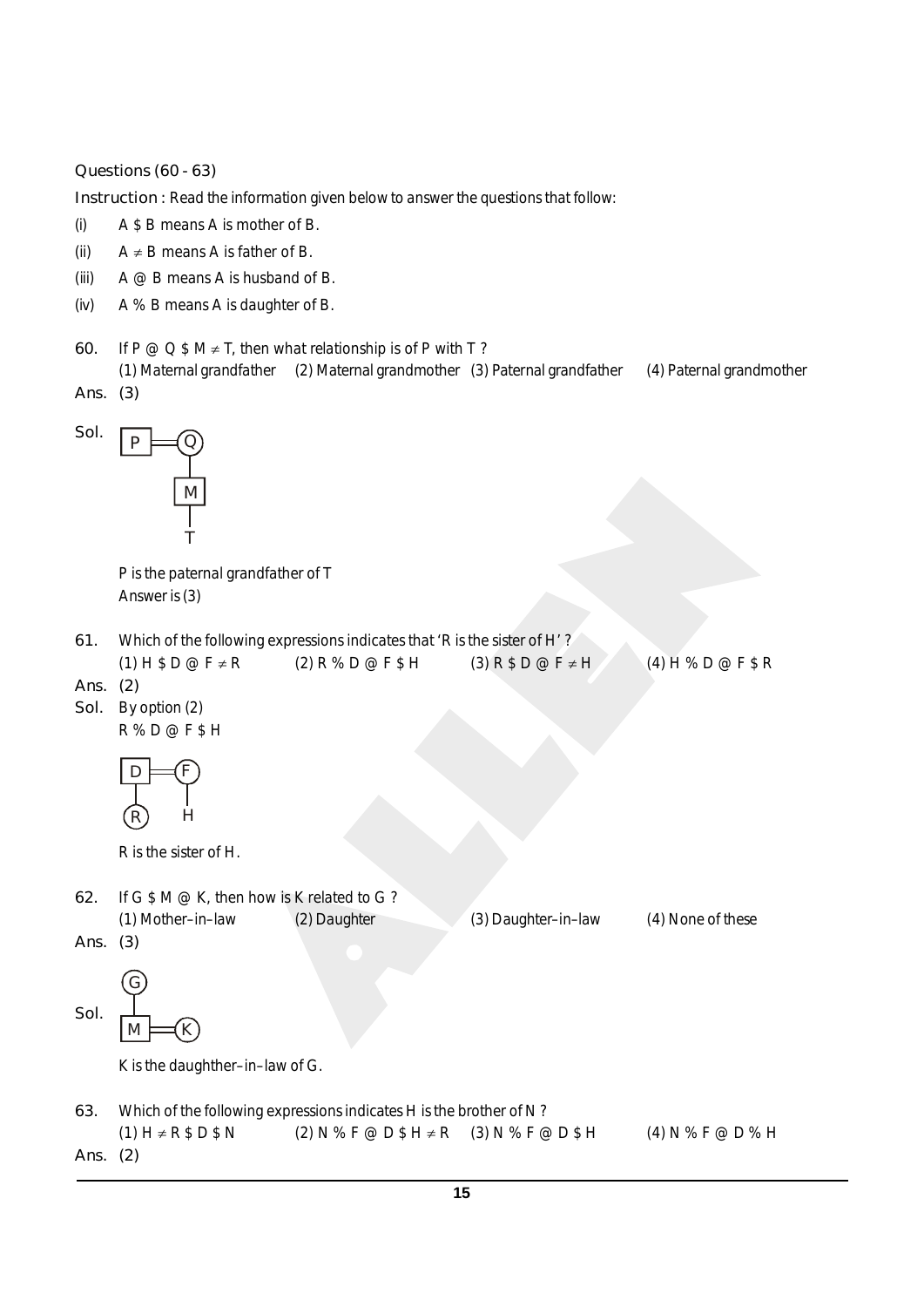*Sol.* By option (2) N % F @ D \$ H ≠ R



So, H is the brother of N.

| 64.              | If 2x + y = 35 and 3x + 4y = 65, then $\frac{4}{y}$ =                                   |                                                                                                                      |                      |                   |
|------------------|-----------------------------------------------------------------------------------------|----------------------------------------------------------------------------------------------------------------------|----------------------|-------------------|
|                  | (1)30                                                                                   | (2) 2                                                                                                                | (3)5                 | (4)3              |
| Ans. (4)<br>Sol. | $2x + y = 35$                                                                           | $\dots(i)$                                                                                                           |                      |                   |
|                  | $3x + 4y = 65$                                                                          |                                                                                                                      |                      |                   |
|                  | Equation (i) $\times$ 4                                                                 |                                                                                                                      |                      |                   |
|                  | $8x + 4y = 140$                                                                         |                                                                                                                      |                      |                   |
|                  | $3x + 4y = 65$                                                                          |                                                                                                                      |                      |                   |
|                  |                                                                                         |                                                                                                                      |                      |                   |
|                  | $5x = 75$<br>$x = 15$                                                                   |                                                                                                                      | Put eq. (i)          |                   |
|                  | $2(15) + y = 35$                                                                        |                                                                                                                      |                      |                   |
|                  | $y = 5$                                                                                 |                                                                                                                      |                      |                   |
|                  | $\frac{x}{y} = \frac{15}{5} = 3$                                                        |                                                                                                                      |                      |                   |
|                  |                                                                                         |                                                                                                                      |                      |                   |
| 65.              | If $4P = (47)^2 - (43)^2$ , then P = ?                                                  |                                                                                                                      |                      |                   |
|                  | (1)360                                                                                  | (2)90                                                                                                                | $(3)$ 4 <sup>2</sup> | (4) None of these |
| Ans. $(2)$       |                                                                                         |                                                                                                                      |                      |                   |
|                  | Sol. $4P = (47)^2 - (43)^2$<br>$4P = (47 + 43) (47 - 43)$                               |                                                                                                                      |                      |                   |
|                  | $4P = 90 \times 4$                                                                      |                                                                                                                      |                      |                   |
|                  | $P = 90$                                                                                |                                                                                                                      |                      |                   |
|                  |                                                                                         |                                                                                                                      |                      |                   |
| 66.              | Value of $\frac{(3.572)^3 + (2.428)^3}{(3.572)^2 - 3.572 \times 2.428 + (2.428)^2}$ is  |                                                                                                                      |                      |                   |
|                  | $(1)$ 17.12                                                                             | (2)7                                                                                                                 | (3)6                 | (4) None of these |
| Ans.             | (3)                                                                                     |                                                                                                                      |                      |                   |
|                  | $\frac{a^3 + b^3}{(a^2 - ab + b^2)} = \frac{(a + b)(a^2 - ab + b^2)}{(a^2 - ab + b^2)}$ |                                                                                                                      |                      |                   |
| Sol.             |                                                                                         |                                                                                                                      |                      |                   |
|                  | $rac{a^3 + b^3}{a^2 - ab + b^2} = a + b$                                                |                                                                                                                      |                      |                   |
|                  |                                                                                         |                                                                                                                      |                      |                   |
|                  |                                                                                         | $\Rightarrow \frac{(3.572)^3 + (2.428)^3}{(3.572)^2 - 3.572 \times 2.428 + (2.428)^2} \Rightarrow 3.572 + 2.428 = 6$ |                      |                   |
|                  |                                                                                         |                                                                                                                      |                      |                   |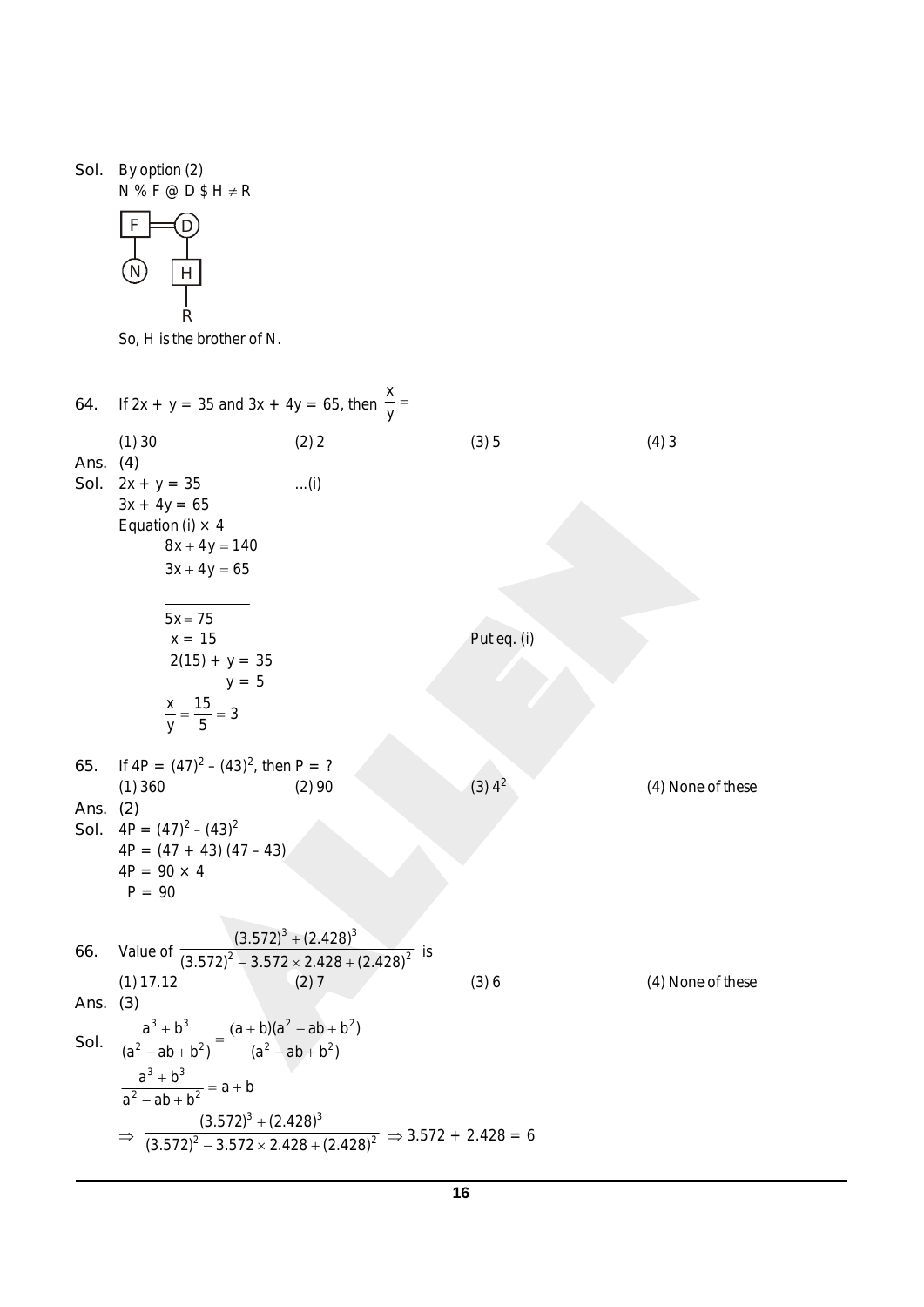*67.* The surface area of a cube is 150 sq.cm. What is the length of its diagonal (in cm) ?

 $(1) \frac{5}{2}$  $(2) \frac{5\sqrt{3}}{2}$ (3)  $5\sqrt{2}$  (4)  $5\sqrt{3}$ *Ans. (4) Sol.*  $6a^2 = 150$  $a^2 = 25$  $a = 5$ Diagonal =  $a\sqrt{3}$  $= 5\sqrt{3}$ *68.* The average of three numbers is 20. If two of the numbers are 16 and 22, then the third is (1) 18 (2) 20 (3) 19 (4) 22 *Ans. (4) Sol.*  $\frac{x+16+22}{3} = 20$  $\frac{+16+22}{2}$  =  $38 + x = 60$  $x = 22$ *69.* Of which number is 10608049 a square ? (1) 4135 (2) 3009 (3) 13263 (4) 3257 *Ans. (4) Sol.*  $\frac{3257}{2}$  $\frac{1}{10}$   $\frac{1}{60}$   $\frac{1}{80}$   $\frac{1}{49}$ 9 160 124 3680 3225 45549 45549 X 3 +3 62 +2 645 +5 6507  $(3257)^2 = 10608049$ *70.* Identify the missing term (?) :  $6 \mid 7 \mid 42 \mid 13$ 13 3 39 16 4 ? 28 11  $(1) 1$   $(2) 0$   $(3) 5$   $(4) 7$ *Ans. (4) Sol.* In first row =  $6 \times 7 = 42$ ,  $6 + 7 = 13$ In third row  $4 \times x = 28$   $4 + x = 11$  $x = 7$   $x = 7$ so ? will be 7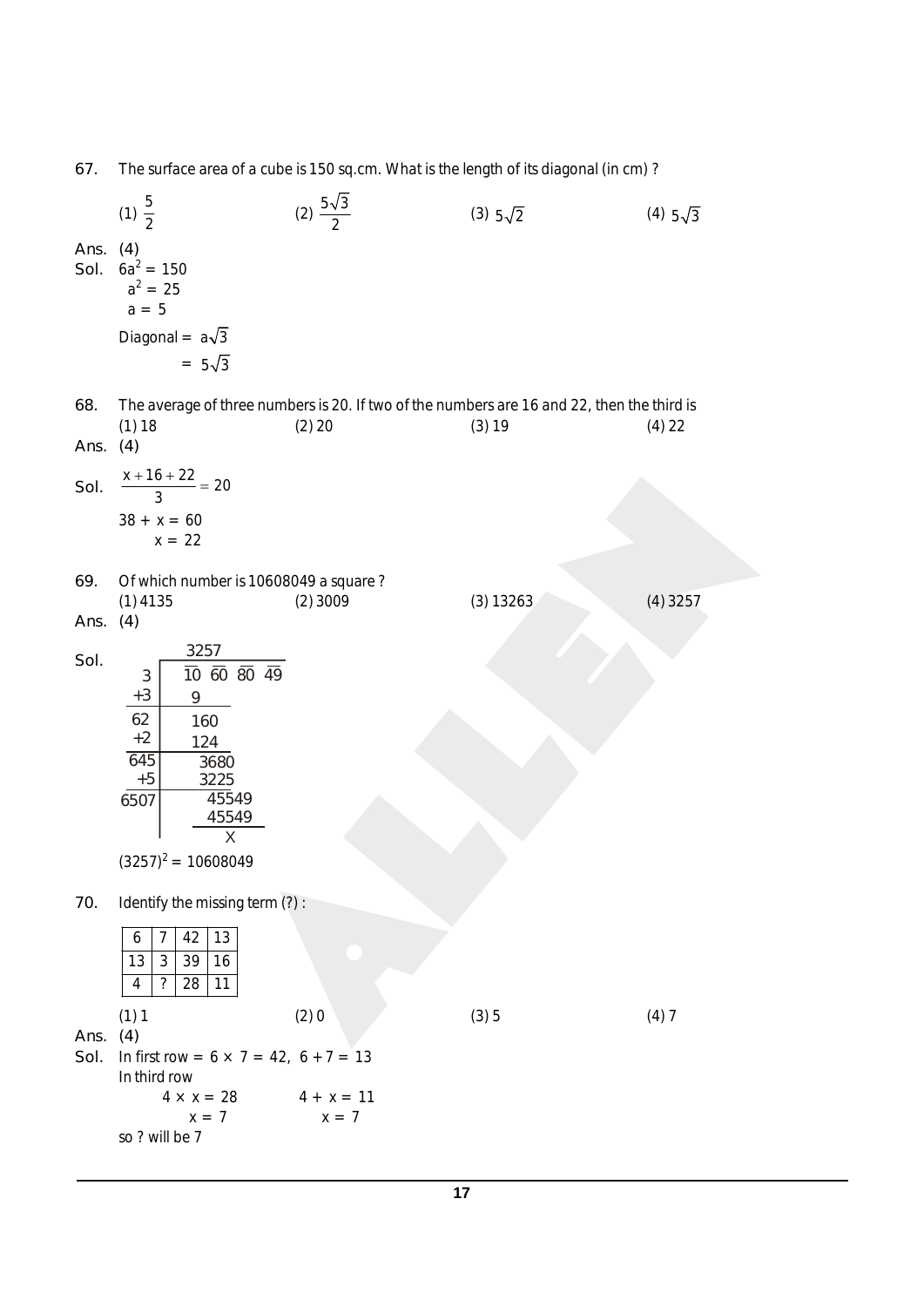*71.* The two positions of a single die are given below. Which digit will be at the face opposite to the face having digit 4 ?

|                     |                                                                                                                                      | 5<br>3                                                                                       | 2<br>5<br>4                                                                                        |          |
|---------------------|--------------------------------------------------------------------------------------------------------------------------------------|----------------------------------------------------------------------------------------------|----------------------------------------------------------------------------------------------------|----------|
| Ans.<br>Sol.        | (1) 1<br>(3)<br>5 <sub>1</sub><br>3<br>$\overline{2}$<br>6<br>$\overline{4}$<br>So, opposite of 4 is 3.<br>So, answer is option (3). | (2) 2                                                                                        | (3)3                                                                                               | (4)6     |
| 72.<br>Ans. $(4)$   | (1)3                                                                                                                                 | (2)6                                                                                         | How many smaller cubes of 1 cm side can be formed with a solid cube of 3 cm side?<br>(3)9          | $(4)$ 27 |
| Sol.                | Number of smaller cubes<br>$=\frac{\text{(size of bigger cube)}^3}{\text{(size of smaller cube)}^3} = \frac{3^3}{1^3} = 27$          |                                                                                              |                                                                                                    |          |
| 73.<br>Ans.<br>Sol. | (1) 24<br>(4)<br>44 times form right angle in a day.                                                                                 | $(2)$ 48                                                                                     | How many times the hour hand and the minute hand of a clock are at right angle in a day?<br>(3) 22 | $(4)$ 44 |
| 74.<br>Ans.<br>Sol. | $(1)$ 32<br>(3)                                                                                                                      | If $1 + 4 = 9$ , $2 + 8 = 18$ and $3 + 6 = 15$ , then $7 + 8 = ?$<br>$(2)$ 41<br>$1 + 4 = 9$ | (3) 23                                                                                             | (4)30    |
|                     | Logic<br>S <sub>o</sub>                                                                                                              | $1 + 2(4) = 9$<br>$2 + 2(8) = 18$<br>$3 + 2(6) = 15$<br>$7 + 2(8) = 23$                      |                                                                                                    |          |
|                     |                                                                                                                                      |                                                                                              |                                                                                                    |          |

*Question (75 – 79)*

*Instruction :* Study the following information carefully and answer the questions given below :

Eight people E, F, G, H, J, K, L and M are sitting around a circular table facing the centre. Each of them is of a different profession : Chartered Accountant, Columnist, Doctor, Engineer, Financial Analyst, Lawyer, Professor and Scientist but not necessarily in the same order. F is sitting second to the left of K. The Scientist is an immediate neighbour of K. there are only three people between the Scientist and E. Only one person is sitting between the Engineer and E. The Columnist is to the immediate right of the Engineer. M is second to the right of K. H is the Scientist. G and J are immediate neighbours of each other. Neither G nor J is an Engineer. The Financial Analyst is to the immediate left of F. The lawyer is second to the right of the columnist. The Professor is an immediate neighbour of the Engineer. G is second to the right of the Chartered Accountant.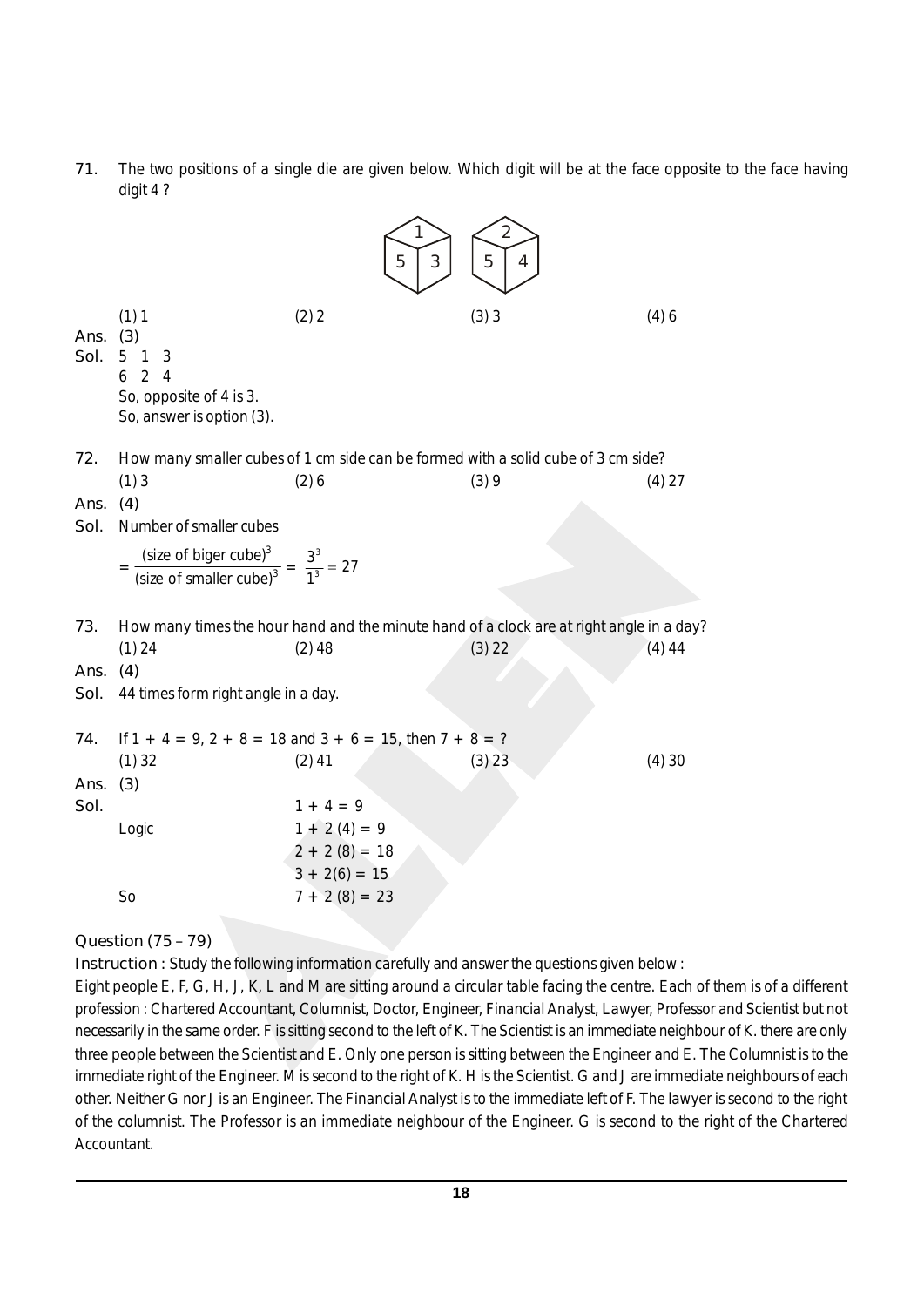| 75.  | Who is sitting second to the right of E?                                                                                                                                                                                                                           |                                                                |                                                                                    |                                                                                                                     |  |
|------|--------------------------------------------------------------------------------------------------------------------------------------------------------------------------------------------------------------------------------------------------------------------|----------------------------------------------------------------|------------------------------------------------------------------------------------|---------------------------------------------------------------------------------------------------------------------|--|
|      | (1) Lawyer                                                                                                                                                                                                                                                         | $(2)$ G                                                        | (3) Engineer                                                                       | (4) F                                                                                                               |  |
| 76.  | Who amongst the following is the Professor?                                                                                                                                                                                                                        |                                                                |                                                                                    |                                                                                                                     |  |
|      | (1) F                                                                                                                                                                                                                                                              | (2) L                                                          | $(3)$ M                                                                            | $(4)$ K                                                                                                             |  |
| 77.  | of the following does not belong to the group?                                                                                                                                                                                                                     |                                                                |                                                                                    | Three of the following four are alike in a certain way based on the given arrangement and hence form a group. Which |  |
|      | (1) Chartered Accountant - H                                                                                                                                                                                                                                       |                                                                | $(2)$ Doctor - M                                                                   |                                                                                                                     |  |
|      | $(3)$ Engineer - J                                                                                                                                                                                                                                                 |                                                                | (4) Financial Analyst - L                                                          |                                                                                                                     |  |
| 78.  |                                                                                                                                                                                                                                                                    | What is the position of L with respect to the Scientist?       |                                                                                    |                                                                                                                     |  |
|      | (1) Third to the left                                                                                                                                                                                                                                              | (2) Second to the right                                        | (3) Second to the left                                                             | (4) Third to the right                                                                                              |  |
| 79.  | Which of the following statement(s) is/are true according to the given arrangement?<br>(1) The Lawyer is second to the left of the Doctor.<br>(2) E is an immediate neighbour of the Financial Analyst.<br>(3) H sits exactly between F and the Financial Analyst. |                                                                |                                                                                    |                                                                                                                     |  |
| Sol. | (75 to 79)                                                                                                                                                                                                                                                         | (4) Only four people sit between the Columnist and F.          |                                                                                    |                                                                                                                     |  |
|      |                                                                                                                                                                                                                                                                    | G<br>Financial<br>Analyst<br>Doctor<br>F<br>Scientist          | Lawyer<br>Ε<br>Chartered<br>Accountant<br>Columnist M<br>Enginee<br>Professor<br>К |                                                                                                                     |  |
| 75.  | Ans. $(2)$                                                                                                                                                                                                                                                         |                                                                |                                                                                    |                                                                                                                     |  |
|      | G is sitting right of E.                                                                                                                                                                                                                                           |                                                                |                                                                                    |                                                                                                                     |  |
| 76.  | Ans. $(4)$<br>K is Professor.                                                                                                                                                                                                                                      |                                                                |                                                                                    |                                                                                                                     |  |
| 77.  | Ans. $(3)$                                                                                                                                                                                                                                                         |                                                                |                                                                                    |                                                                                                                     |  |
|      |                                                                                                                                                                                                                                                                    | Except option (3) all other have opposite sitting arrangement. |                                                                                    |                                                                                                                     |  |
| 78.  | Ans. $(2)$                                                                                                                                                                                                                                                         |                                                                |                                                                                    |                                                                                                                     |  |
|      | L is sitting to the second right of Scientist.                                                                                                                                                                                                                     |                                                                |                                                                                    |                                                                                                                     |  |
| 79.  | Ans. (1)                                                                                                                                                                                                                                                           |                                                                |                                                                                    |                                                                                                                     |  |
|      |                                                                                                                                                                                                                                                                    | Option (1), the Lawyer is second to the left of Doctor.        |                                                                                    |                                                                                                                     |  |
|      |                                                                                                                                                                                                                                                                    |                                                                |                                                                                    |                                                                                                                     |  |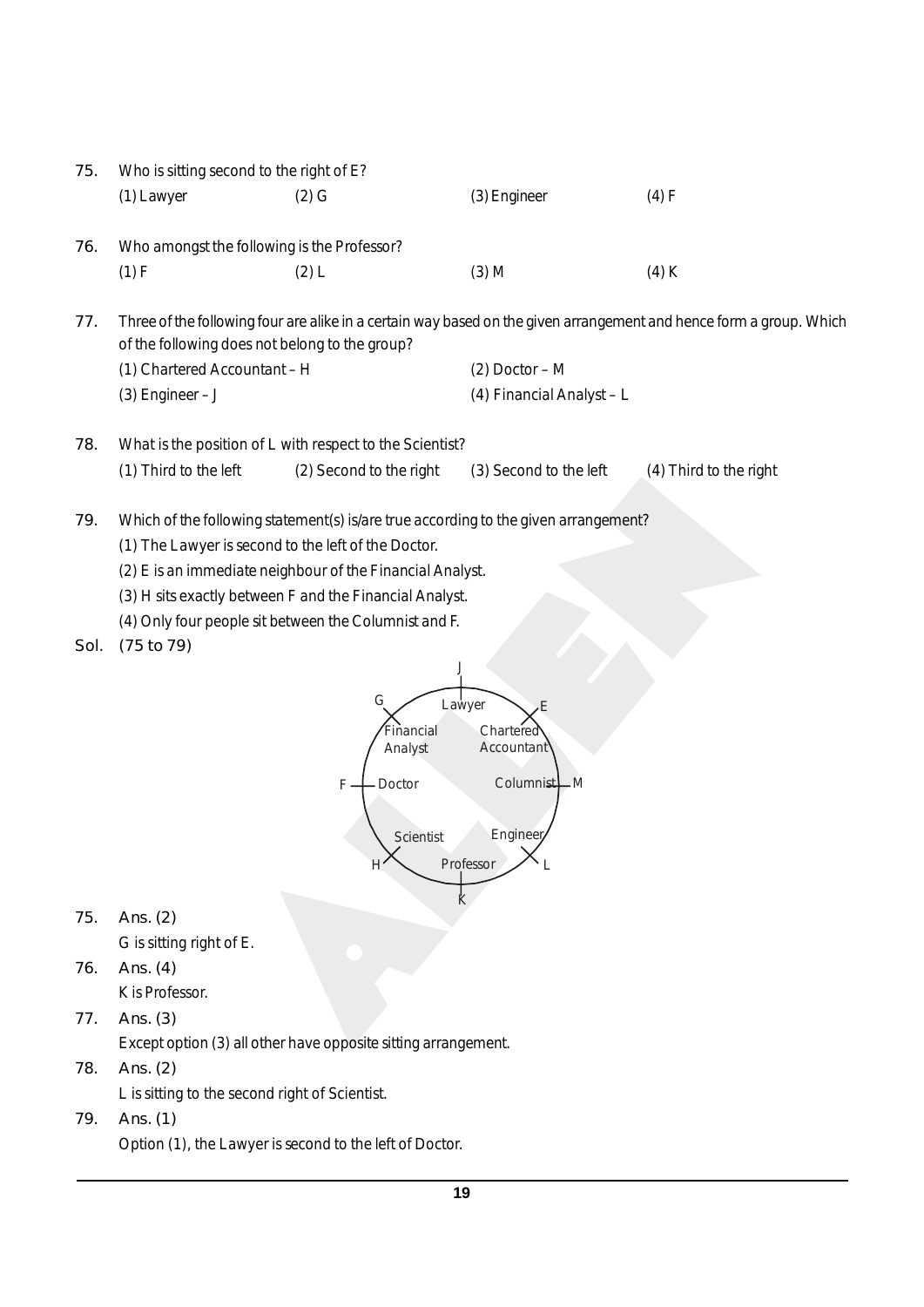*80.* If 381A is divisible by 9 then the value of the smallest natural number A is–  $(1) 5$   $(2) 6$   $(3) 7$   $(4) 9$ *Ans. (2) Sol.* Divisibility of 9 is sum of digit divided by 9.  $3 + 8 + 1 + A = 9K$  $12 + A = 9K$ Hence  $A = 6$  is the smallest value to divide the 381 A by 9. *81.* The average of first five multiples of 3 is– (1) 3 (2) 9 (3) 12 (4) 15 *Ans. (2) Sol.* First five multiples of 3 are 3, 6, 9, 12, 15 average  $=$   $\frac{3+6+9+12+15}{5} = \frac{45}{5} = 9$  $\frac{+6+9+12+15}{-}$ 82. If  $81^y = \frac{1}{27^x}$  $81^y = \frac{1}{27^x}$ , then the value of x in terms of y is (1)  $\frac{3y}{4}$ (2)  $-\frac{3y}{4}$  $-\frac{3y}{4}$  (3)  $\frac{4y}{3}$  $(4) -\frac{4y}{3}$ *Ans. (4) Sol.*  $81^y = \frac{1}{27^x}$  $81^y = \frac{1}{27}$  $3^{4y} = 3^{-3x}$  $4y = -3x$  $x = \frac{-4y}{3}$  $=$  $\frac{-}{-}$ 83. If  $\frac{10a^2}{a+b}$ 2  $10a^2 + ab$  10  $3ab - b^2$  1  $\frac{+ ab}{-b^2} = \frac{10}{1}$ , then a : b is (1) 2 : 3 (2) 2 : 5 (3) 3 : 4 (4) 3 : 7 *Ans. (2) Sol.* By using options, it we use option (2) i.e.,  $a : b = 2 : 5$ let  $a = 2x$  b = 5x Put it in given equation 2 2  $10a^2 + ab$  10  $3ab - b^2$  1  $\frac{a+b}{a-b^2} =$ L.H.S  $^{2}$   $ab = 10 \times (2x)^{2}$ 2  $2 \times 2v \times 5v (5v)^2$  $10a^2 + ab$   $10 \times (2x)^2 + 2x + 5x$  $3ab - b^2$   $3 \times 2x \times 5x - (5x)$  $\frac{1}{2} + ab = \frac{10 \times (2x)^2 + 2x + b}{3 \times 2x \times 5x - (5)}$  $\Rightarrow \frac{10 \times 4x^2 + 10x^2}{22x^2 + 10x^2}$  $2 \times 2$  $10 \times 4x^2 + 10x$  $30x^2 + 25x$  $\times$  4x<sup>2</sup> +  $^{+}$  $\Rightarrow \frac{40+10}{5} = \frac{50}{5} = \frac{10}{1} = R.H.S.$  $\frac{+10}{-}$  =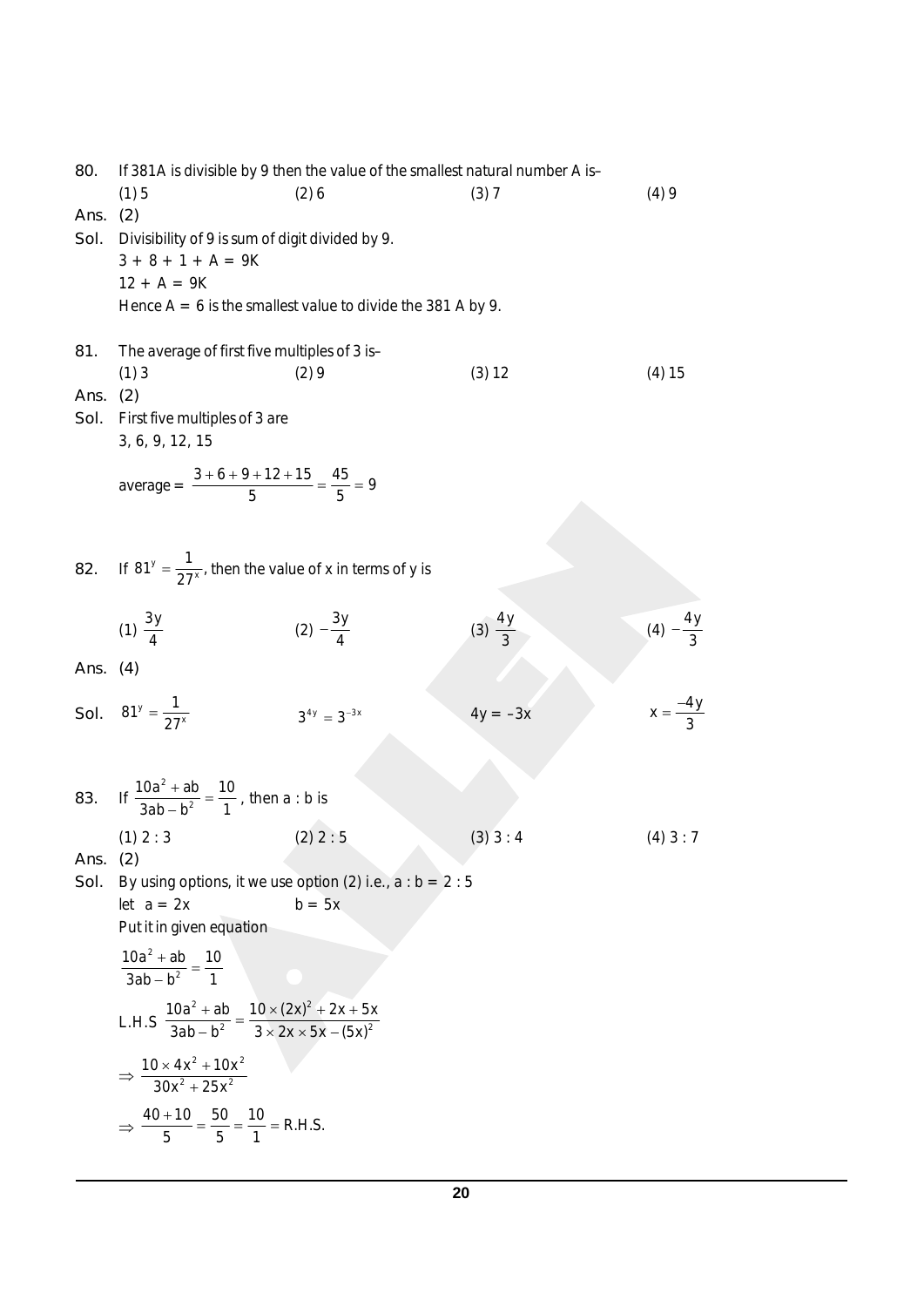| 84.          | If $\sqrt{5 + \sqrt[3]{x}} = 3$ , then the value of x is- |                                                               |                 |                                                                                                                      |
|--------------|-----------------------------------------------------------|---------------------------------------------------------------|-----------------|----------------------------------------------------------------------------------------------------------------------|
|              | (1) 125                                                   | (2) 64                                                        | (3) 27          | (4)9                                                                                                                 |
| Ans. (2)     |                                                           |                                                               |                 |                                                                                                                      |
| Sol.         | $\sqrt{5 + \sqrt[3]{x}} = 3$                              |                                                               |                 |                                                                                                                      |
|              | Square both sides                                         |                                                               |                 |                                                                                                                      |
|              | $5 + \sqrt[3]{x} = 9$                                     |                                                               |                 |                                                                                                                      |
|              | $\Rightarrow \sqrt[3]{x} = 4$                             |                                                               |                 |                                                                                                                      |
|              | Cube both sides                                           |                                                               |                 |                                                                                                                      |
|              | $x = 64$                                                  |                                                               |                 |                                                                                                                      |
| 85.          |                                                           |                                                               |                 | The Least Common Multiple (LCM) of the two numbers is 12 times their Highest Common Factor (HCF). the sum            |
|              |                                                           | of HCF and LCM is403. If one number is 93, then the other is- |                 |                                                                                                                      |
|              | (1) 134                                                   | (2) 128                                                       | (3) 124         | (4) None of these                                                                                                    |
| Ans.<br>Sol. | (3)<br>Let                                                |                                                               |                 |                                                                                                                      |
|              | $L.C.M. = x$                                              |                                                               |                 |                                                                                                                      |
|              | $H.C.F. = y$                                              |                                                               |                 |                                                                                                                      |
|              | $x = 12 y$                                                |                                                               | $x + y = 403$   |                                                                                                                      |
|              | we know that                                              |                                                               | $12y + y = 403$ |                                                                                                                      |
|              | $x \times y = a \times b$                                 |                                                               | $13 y = 403$    |                                                                                                                      |
|              | $12y^2 = 93 \times b$                                     |                                                               | $y = 31$        |                                                                                                                      |
|              | Put $y = 31$                                              |                                                               |                 |                                                                                                                      |
|              | $12 \times 31 \times 31 = 93 \times b$                    |                                                               |                 |                                                                                                                      |
|              | $b = 124$                                                 |                                                               |                 |                                                                                                                      |
| 86.          |                                                           |                                                               |                 | If one integer is greater than another integer by 3 and the difference of their cubes is 117, then what would be the |
|              | sum of those two integers?                                |                                                               |                 |                                                                                                                      |
|              | (1) 7                                                     | (2)8                                                          | (3)9            | $(4)$ 11                                                                                                             |
| Ans.         | (1)                                                       |                                                               |                 |                                                                                                                      |
|              | Sol. Let the integers are x and y<br>$x = y + 3$          |                                                               |                 |                                                                                                                      |
|              | given that                                                |                                                               |                 |                                                                                                                      |
|              | $x^3 - y^3 = 117$                                         |                                                               |                 |                                                                                                                      |
|              | $(y + 3)^3 - y^3 = 117$                                   |                                                               |                 |                                                                                                                      |
|              | $y^3$ + 27 + 3 × y × 3 (y + 3) – y <sup>3</sup> = 117     |                                                               |                 |                                                                                                                      |
|              | $9y (y + 3) = 117 - 27$                                   |                                                               |                 |                                                                                                                      |
|              | $9y (y + 3) = 90$                                         |                                                               |                 |                                                                                                                      |
|              | $y (y + 3) = 10$                                          |                                                               |                 |                                                                                                                      |
|              | $y \times (y + 3) = 2 \times 5$                           |                                                               |                 |                                                                                                                      |
|              | so $y = 2$                                                |                                                               |                 |                                                                                                                      |
|              | then $x = 2 + 3 = 5$                                      |                                                               |                 |                                                                                                                      |
|              | $Sum = x + y = 7$                                         |                                                               |                 |                                                                                                                      |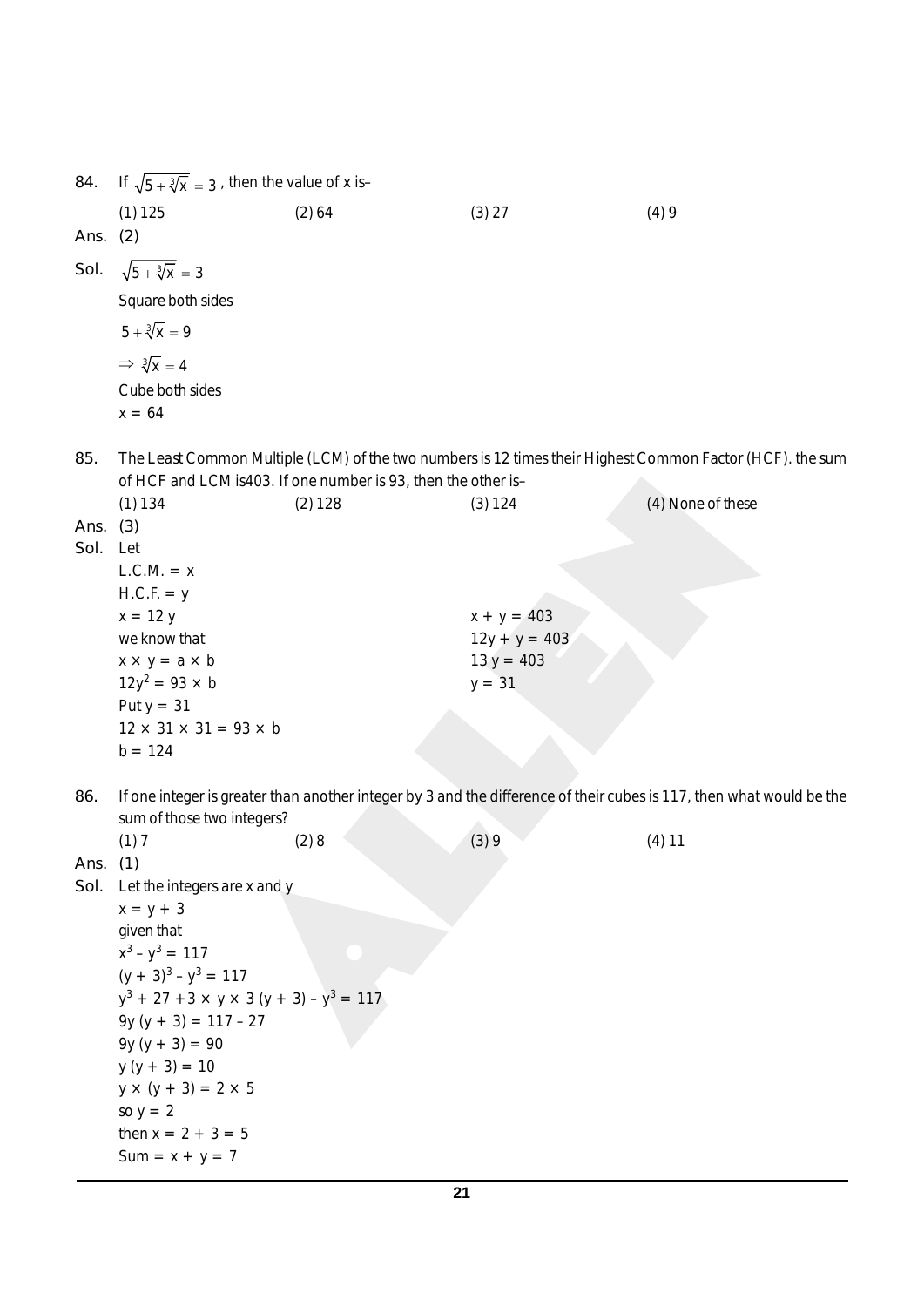|  | 87. How many four digit numbers can be formed using 7, 5, 0, 2 only once in a number? |  |
|--|---------------------------------------------------------------------------------------|--|
|  |                                                                                       |  |

|            | (1)4                                         |                                              | (2) 12                                       | (3)9 | (4) 18 |
|------------|----------------------------------------------|----------------------------------------------|----------------------------------------------|------|--------|
| Ans. $(4)$ |                                              |                                              |                                              |      |        |
| Sol.       | 7502<br>7520<br>7250<br>7205<br>7052<br>7025 | 5702<br>5720<br>5270<br>5207<br>5072<br>5027 | 2705<br>2750<br>2570<br>2507<br>2057<br>2075 |      |        |

*88.* The greatest four digit even number that can be formed using the digits 7, 0, 6, 5 without repeating the digit is– (1) 6570 (2) 7560 (3) 7650 (4) 7065

*Ans. (3)*

- *Sol.* Greatest four digit number will be 7650.
- *89.* A person covers half of his journey at 30 km/hr and the remaining half at 20 km/hr. The average speed for the whole journey is–

|            | $(1)$ 24 km/hr | (2) 28 km/hr                                          | (3) 32 km/hr | (4) none of these |
|------------|----------------|-------------------------------------------------------|--------------|-------------------|
| Ans. $(1)$ |                |                                                       |              |                   |
| Sol.       | Avg. speed     | $2v_1v_2$<br>$V_1 + V_2$                              |              |                   |
|            |                | $2 \times 30 \times 20$<br>$20 + 30$<br>$= 24$ km /hr |              |                   |

## *Question (90 – 94)*

*Instruction :* The pie-chart represented below shows the spending by a family on various items during the year 1999. Study the pic-chart carefully and answer the following questions :



**22**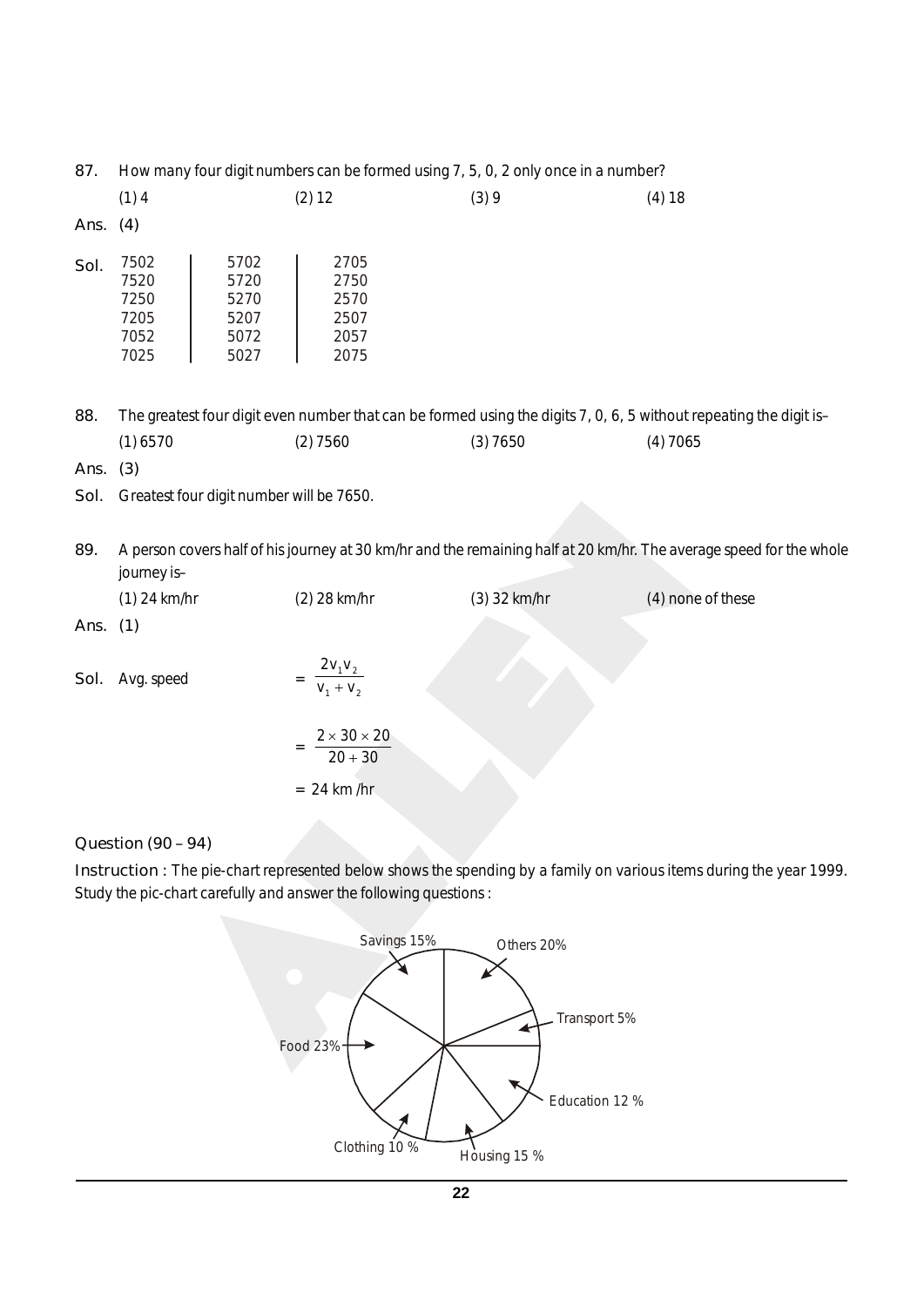*90.* If the total amount spent during the year 1999 was Rs. 46,000 then the amount (in rupees) spent on food was

(1) 2,000 (2) 10, 580 (3) 23,000 (4) 2,300 *Ans. (2) Sol.* Amount spent on food = 23% of total Food 23% Savings 15% Others 20% Transport 5% Education 12 % Clothing 10 % Housing 15 %  $=\frac{23}{100} \times 46000 = 10580$ Hence, answer is (2) *91.* If the total amount spent during the year 1999 was Rs. 46,000 then how much money (in rupees) was spent on clothing and housing together? (1)  $11,500$  (2)  $1,150$  (3)  $10,000$  (4)  $15,000$ *Ans. (1) Sol.* Spent on clothing and housing is 10% + 15% = 25% Hence,  $\frac{25}{100} \times 46000 = 11500$ Hence, answer is (1) *92.* If the total expenditure of the family for the year 1999 was Rs. 46,000 then the savings (in rupees) of the family was (1) 1,500 (2) 15,000 (3) 6,900 (4) 3,067 *Ans. (3) Sol.* Savings is 15% of Rs 46000 So,  $\frac{15}{100} \times 46000 = 6900$ Hence, Answer is (3) *93.* According to the pie-chart, the maximum amount was spent on which iterm ? (1) Food (2) Housing (3) Clothing (4) Other *Ans. (1) Sol.* Maximum amount is spent on food which is 23% Hence, answer is (1) *94.* The ratio of the toal amount of money spent on housing to the total amount of money spent on education was (1)  $5:2$  (2)  $2:5$  (3)  $4:5$  (4)  $5:4$ *Ans. (4) Sol.* Housing 15% 15 <u>Education</u> =  $\frac{1376}{12\%}$  =  $\frac{13}{12}$  = 5/4

Answer is (4)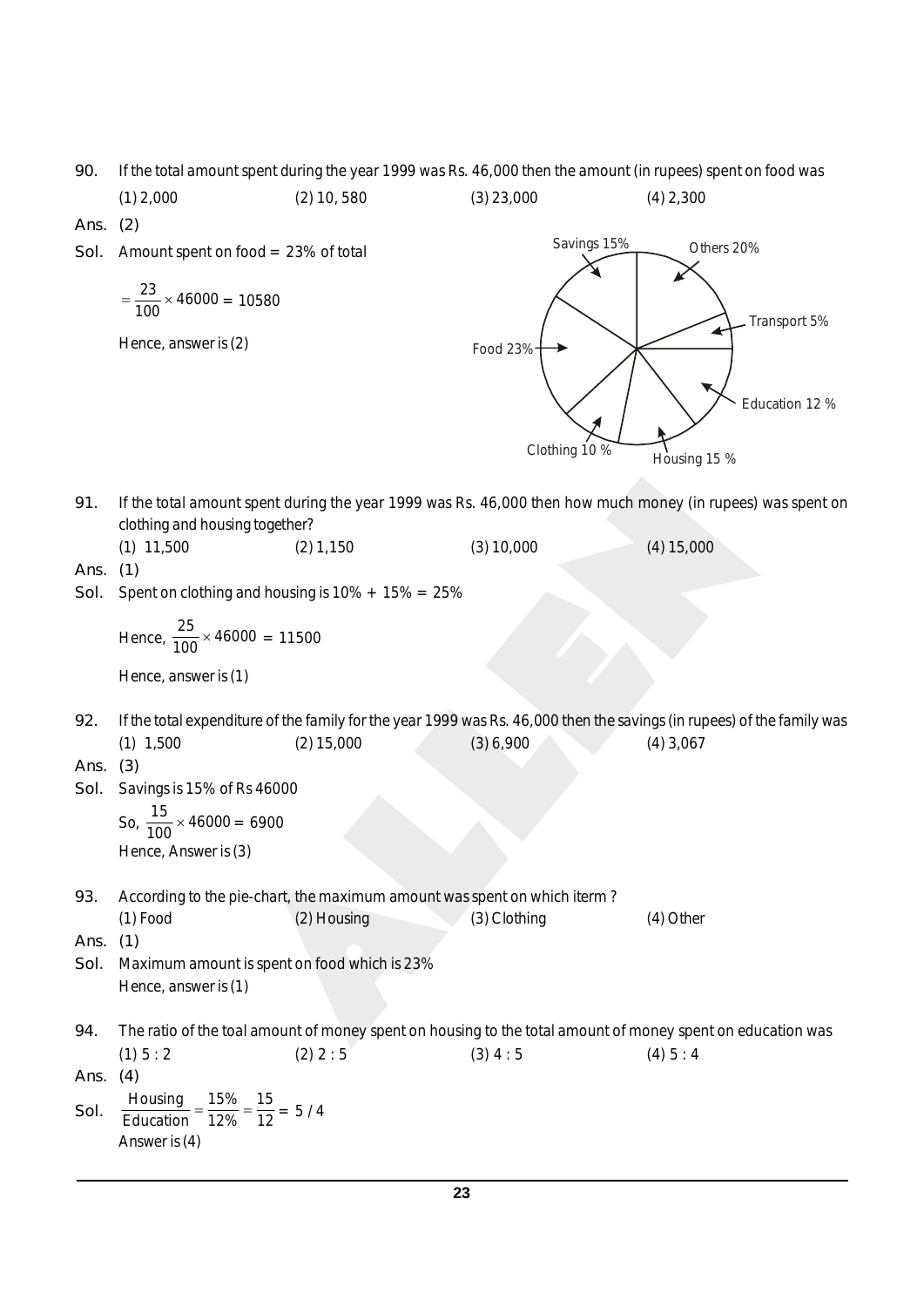- *95.* The sum of three numbers is 98. If the ratio between first and second be 2 : 3 and that between second and third be 5 : 8, then the second number is
	- (1) 30 (2) 20 (3) 58 (4) 48
- *Ans. (1)*
- *Sol.* Let the numbers are a, b and c
	- so,  $a : b = 2 : 3 \rightarrow a = \frac{2}{3}b$

then  $a + b + c = 98$  ...(1)

b : c = 5 : 8  $\rightarrow$  c =  $\frac{8}{5}$ b

so, 
$$
\frac{2}{3}b + b + \frac{8}{5}b = 98
$$

Hence,  $b = 30$ So, Answer is (1)

*Instruction :* In each of the following equations, there is a certain relationship between two given numbers on left side of (::) and one number is given on the right side of (::) while another number is the be found from the given alternatives, having the same relationship with the number as the numbers of the given pair bear. Choose the correct alternative.